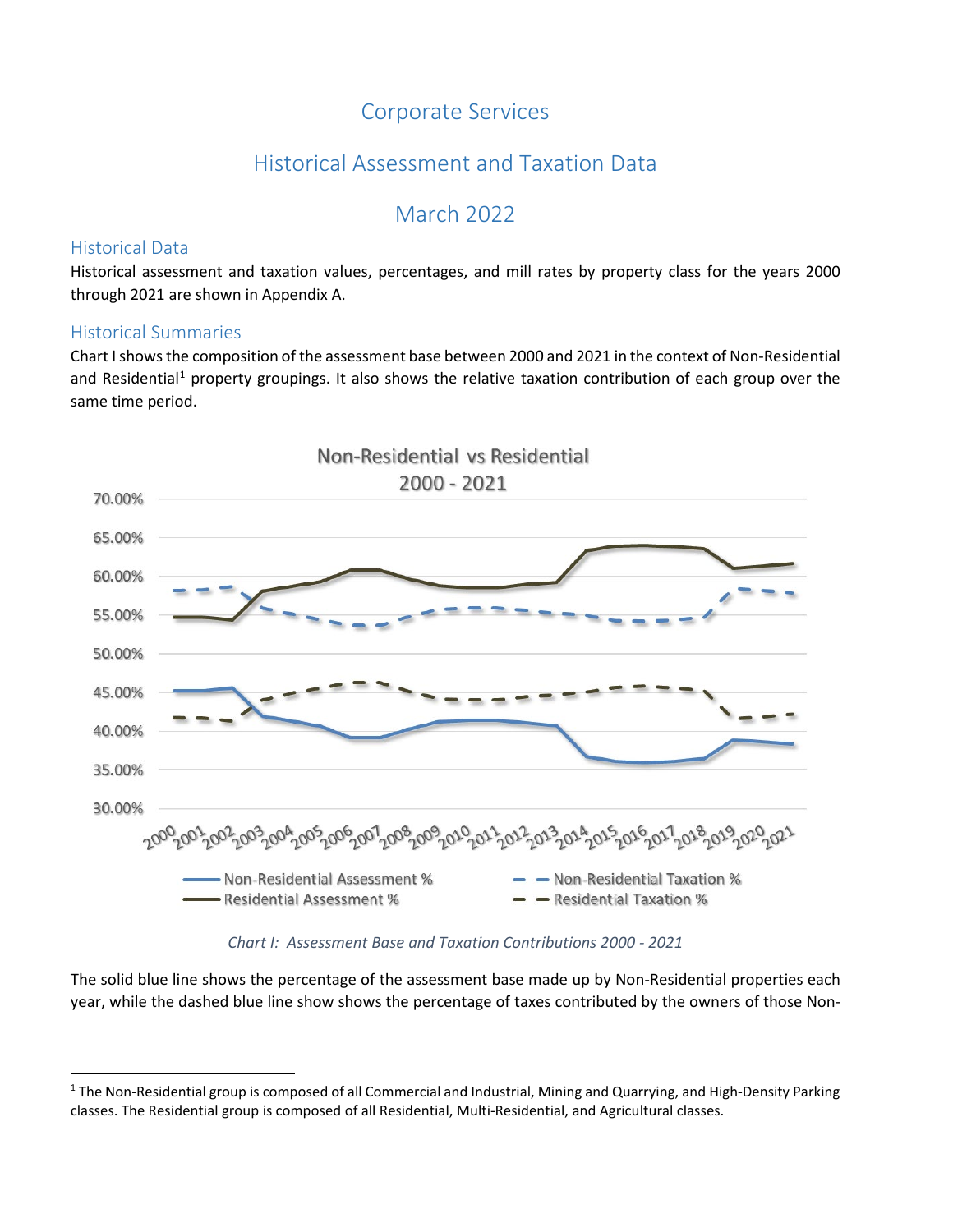Residential properties. The black lines show the same information for Residential properties. As expected, the percentage of taxes contributed by each group is closely correlated to its proportion of the assessment base.

Chart II shows the mathematical ratio of the Commercial mill rate to the Residential mill rate for each year from 2000 to 2021.



*Chart II: Commercial : Residential Mill Rate Ratio 2000 - 2021*

The relative property tax contributions associated with the above mill rate ratios are shown in Chart III; they have remained relatively constant over the past two decades.



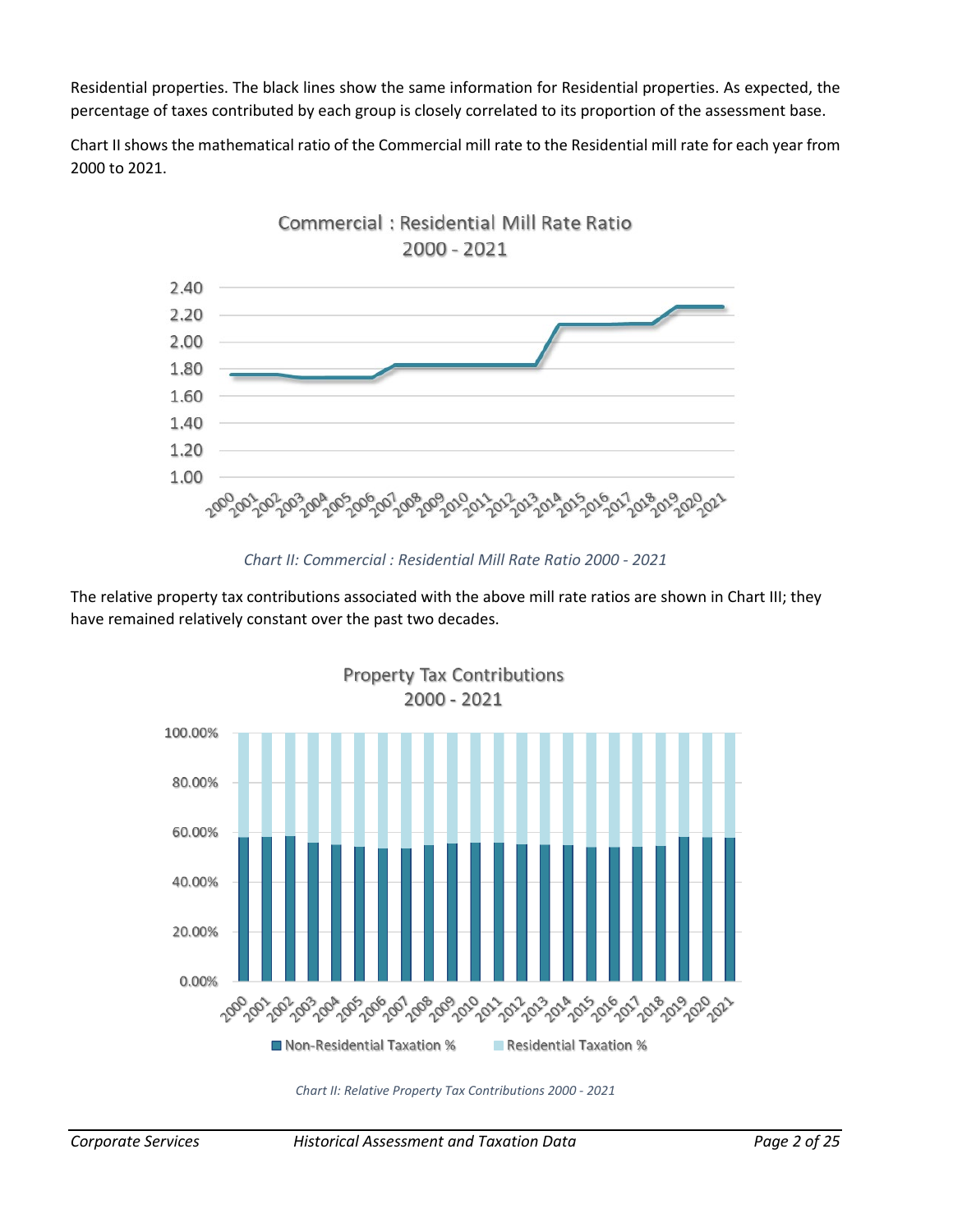Appendix A

Historical Assessment and Taxation Data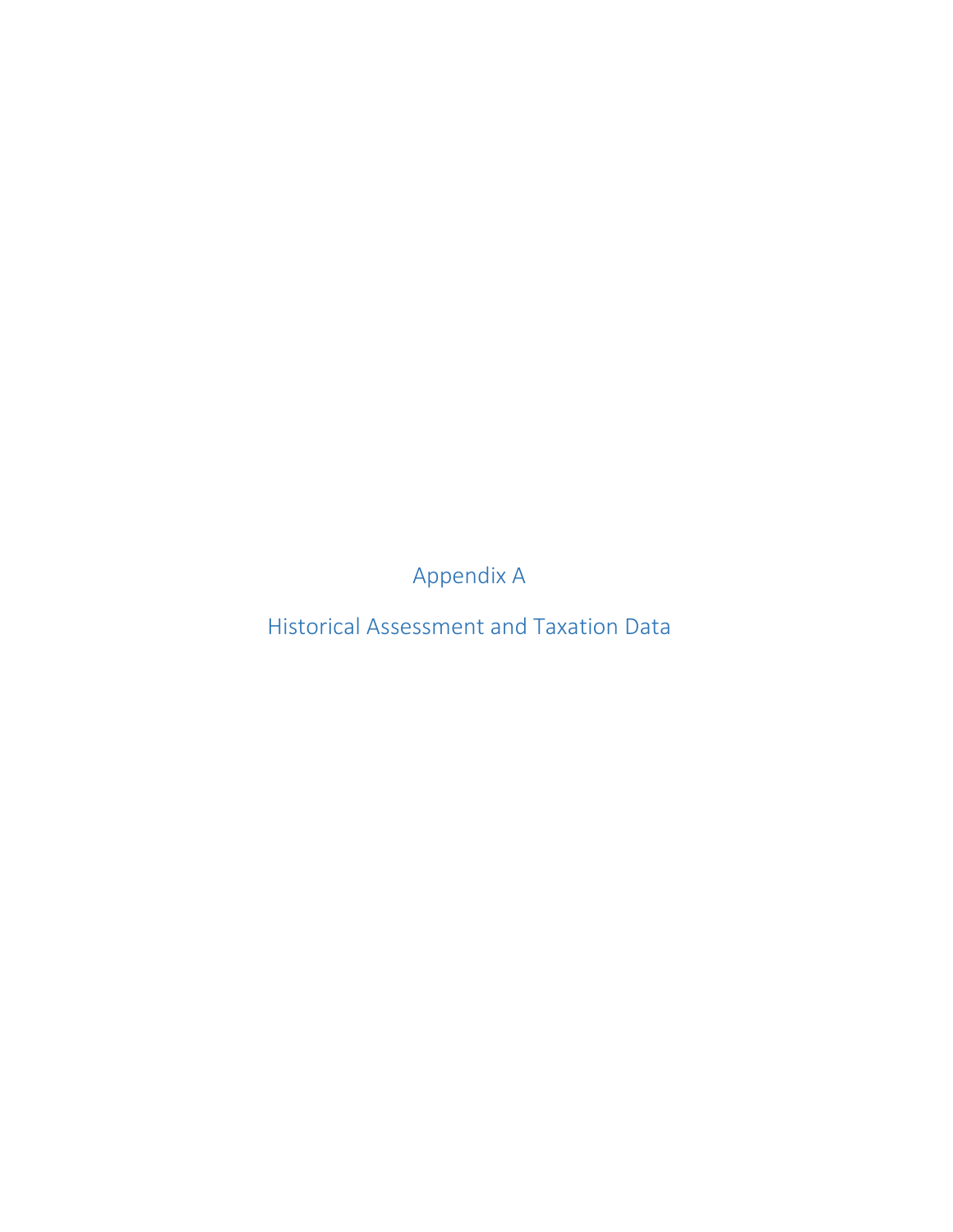|                                          | 2000 Tax Year     |            |                      |              |            |
|------------------------------------------|-------------------|------------|----------------------|--------------|------------|
|                                          | <b>Assessment</b> |            | Mill<br><b>Taxes</b> |              |            |
|                                          | Value             | % of Total | Rate                 | Value        | % of Total |
| <b>By Class</b>                          |                   |            |                      |              |            |
| Commercial/Industrial                    | \$326,729,120     | 25.49%     | 15.17                | \$4,956,481  | 33.98%     |
| Commercial/Industrial - Federal          | \$30,325,050      | 2.37%      | 15.17                | \$460,031    | 3.15%      |
| Commercial/Industrial - GNWT             | \$116,786,670     | 9.11%      | 15.17                | \$1,771,654  | 12.15%     |
| Commercial/Industrial - Crown            | \$6,344,280       | 0.49%      | 15.17                | \$96,243     | 0.66%      |
| Mining and Quarrying                     | \$100,356,120     | 7.83%      | 12.00                | \$1,204,273  | 8.26%      |
| Mining and Quarrying - Federal           | \$0               | 0.00%      |                      | \$0          | 0.00%      |
| Mining and Quarrying - GNWT              | \$0               | 0.00%      |                      | \$0          | 0.00%      |
| <b>High Density Parking</b>              | \$0               | 0.00%      |                      | \$0          | 0.00%      |
| Residential                              | \$534,969,520     | 41.73%     | 8.63                 | \$4,616,787  | 31.65%     |
| Residential - Federal                    | \$22,697,170      | 1.77%      | 8.63                 | \$195,877    | 1.34%      |
| <b>Residential - GNWT</b>                | \$2,828,850       | 0.22%      | 8.63                 | \$24,413     | 0.17%      |
| Multi-Residential                        | \$124,831,820     | 9.74%      | 8.94                 | \$1,115,996  | 7.65%      |
| Multi-Residential - Federal              | \$12,645,100      | 0.99%      | 8.94                 | \$113,047    | 0.78%      |
| Multi-Residential - GNWT                 | \$3,396,100       | 0.26%      | 8.94                 | \$30,361     | 0.21%      |
| Agricultural                             | \$0               | 0.00%      |                      | \$0          | 0.00%      |
| Totals                                   | \$1,281,909,800   | 100.00%    |                      | \$14,585,163 | 100.00%    |
|                                          |                   |            |                      |              |            |
| <b>By Class Type</b>                     |                   |            |                      |              |            |
| Commercial/Industrial                    | \$480,185,120     | 37.46%     | 15.17                | \$7,284,408  | 49.94%     |
| Mining and Quarrying                     | \$100,356,120     | 7.83%      | 12.00                | \$1,204,273  | 8.26%      |
| <b>High Density Parking</b>              | \$0               | 0.00%      |                      | \$0          | 0.00%      |
| Residential                              | \$560,495,540     | 43.72%     | 8.63                 | \$4,837,077  | 33.16%     |
| Multi-Residential                        | \$140,873,020     | 10.99%     | 8.94                 | \$1,259,405  | 8.63%      |
| Agricultural                             | \$0               | 0.00%      | 0.00                 | \$0          | 0.00%      |
| Totals                                   | \$1,281,909,800   | 100.00%    |                      | \$14,585,163 | 100.00%    |
|                                          |                   |            |                      |              |            |
| <b>Summary</b>                           |                   |            |                      |              |            |
| Non-Residential                          | \$580,541,240     | 45.29%     |                      | \$8,488,682  | 58.20%     |
| Residential                              | \$701,368,560     | 54.71%     |                      | \$6,096,481  | 41.80%     |
| Totals                                   | \$1,281,909,800   | 100.00%    |                      | \$14,585,163 | 100.00%    |
|                                          |                   |            |                      |              |            |
| Commercial : Residential Mill Rate Ratio |                   |            | 1.76                 |              |            |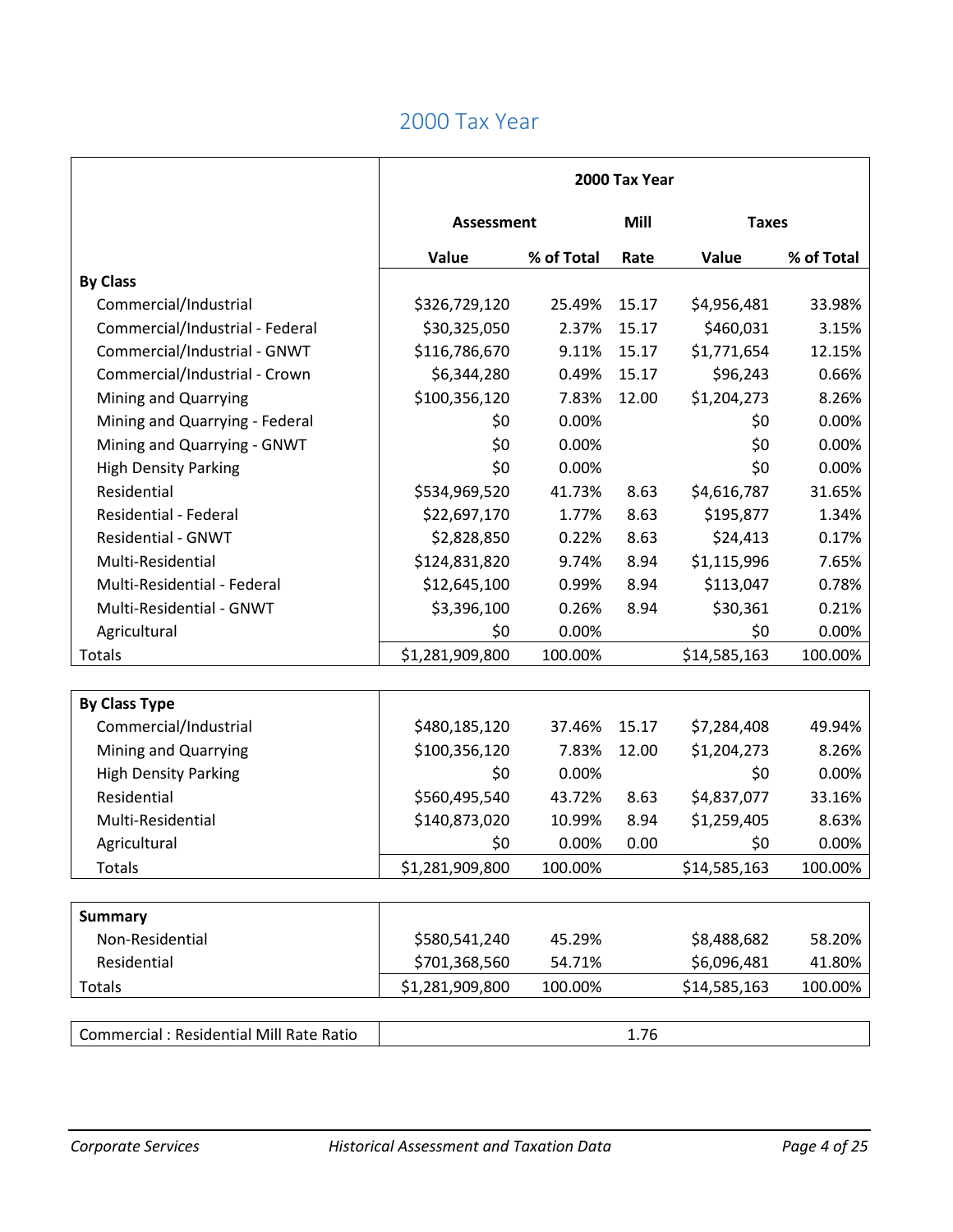|                                                | 2001 Tax Year     |            |       |              |            |  |
|------------------------------------------------|-------------------|------------|-------|--------------|------------|--|
|                                                | <b>Assessment</b> |            | Mill  | <b>Taxes</b> |            |  |
|                                                | Value             | % of Total | Rate  | Value        | % of Total |  |
| <b>By Class</b>                                |                   |            |       |              |            |  |
| Commercial/Industrial                          | \$337,618,390     | 25.99%     | 15.17 | \$5,121,671  | 34.57%     |  |
| Commercial/Industrial - Federal                | \$30,326,400      | 2.33%      | 15.17 | \$460,051    | 3.11%      |  |
| Commercial/Industrial - GNWT                   | \$122,867,730     | 9.46%      | 15.17 | \$1,863,903  | 12.58%     |  |
| Commercial/Industrial - Crown                  | \$6,344,280       | 0.49%      | 15.17 | \$96,243     | 0.65%      |  |
| Mining and Quarrying                           | \$91,113,850      | 7.01%      | 12.00 | \$1,093,366  | 7.38%      |  |
| Mining and Quarrying - Federal                 | \$0               | 0.00%      |       | \$0          | 0.00%      |  |
| Mining and Quarrying - GNWT                    | \$0               | 0.00%      |       | \$0          | 0.00%      |  |
| <b>High Density Parking</b>                    | \$0               | 0.00%      |       | \$0          | 0.00%      |  |
| Residential                                    | \$539,412,160     | 41.53%     | 8.63  | \$4,655,127  | 31.42%     |  |
| <b>Residential - Federal</b>                   | \$23,284,970      | 1.79%      | 8.63  | \$200,949    | 1.36%      |  |
| <b>Residential - GNWT</b>                      | \$3,244,890       | 0.25%      | 8.63  | \$28,003     | 0.19%      |  |
| Multi-Residential                              | \$128,739,700     | 9.91%      | 8.94  | \$1,150,933  | 7.77%      |  |
| Multi-Residential - Federal                    | \$12,624,640      | 0.97%      | 8.94  | \$112,864    | 0.76%      |  |
| Multi-Residential - GNWT                       | \$3,396,100       | 0.26%      | 8.94  | \$30,361     | 0.20%      |  |
| Agricultural                                   | \$0               | 0.00%      |       | \$0          | 0.00%      |  |
| Totals                                         | \$1,298,973,110   | 100.00%    |       | \$14,813,473 | 100.00%    |  |
|                                                |                   |            |       |              |            |  |
| <b>By Class Type</b>                           |                   |            |       |              |            |  |
| Commercial/Industrial                          | \$497,156,800     | 38.27%     | 15.17 | \$7,541,869  | 50.91%     |  |
| Mining and Quarrying                           | \$91,113,850      | 7.01%      | 12.00 | \$1,093,366  | 7.38%      |  |
| <b>High Density Parking</b>                    | \$0               | 0.00%      |       | \$0          | 0.00%      |  |
| Residential                                    | \$565,942,020     | 43.57%     | 8.63  | \$4,884,080  | 32.97%     |  |
| Multi-Residential                              | \$144,760,440     | 11.14%     | 8.94  | \$1,294,158  | 8.74%      |  |
| Agricultural                                   | \$0               | 0.00%      |       | \$0          | 0.00%      |  |
| <b>Totals</b>                                  | \$1,298,973,110   | 100.00%    |       | \$14,813,473 | 100.00%    |  |
|                                                |                   |            |       |              |            |  |
| <b>Summary</b>                                 |                   |            |       |              |            |  |
| Non-Residential                                | \$588,270,650     | 45.29%     |       | \$8,635,235  | 58.29%     |  |
| Residential                                    | \$710,702,460     | 54.71%     |       | \$6,178,238  | 41.71%     |  |
| <b>Totals</b>                                  | \$1,298,973,110   | 100.00%    |       | \$14,813,473 | 100.00%    |  |
|                                                |                   |            |       |              |            |  |
| <b>Commercial: Residential Mill Rate Ratio</b> |                   |            | 1.76  |              |            |  |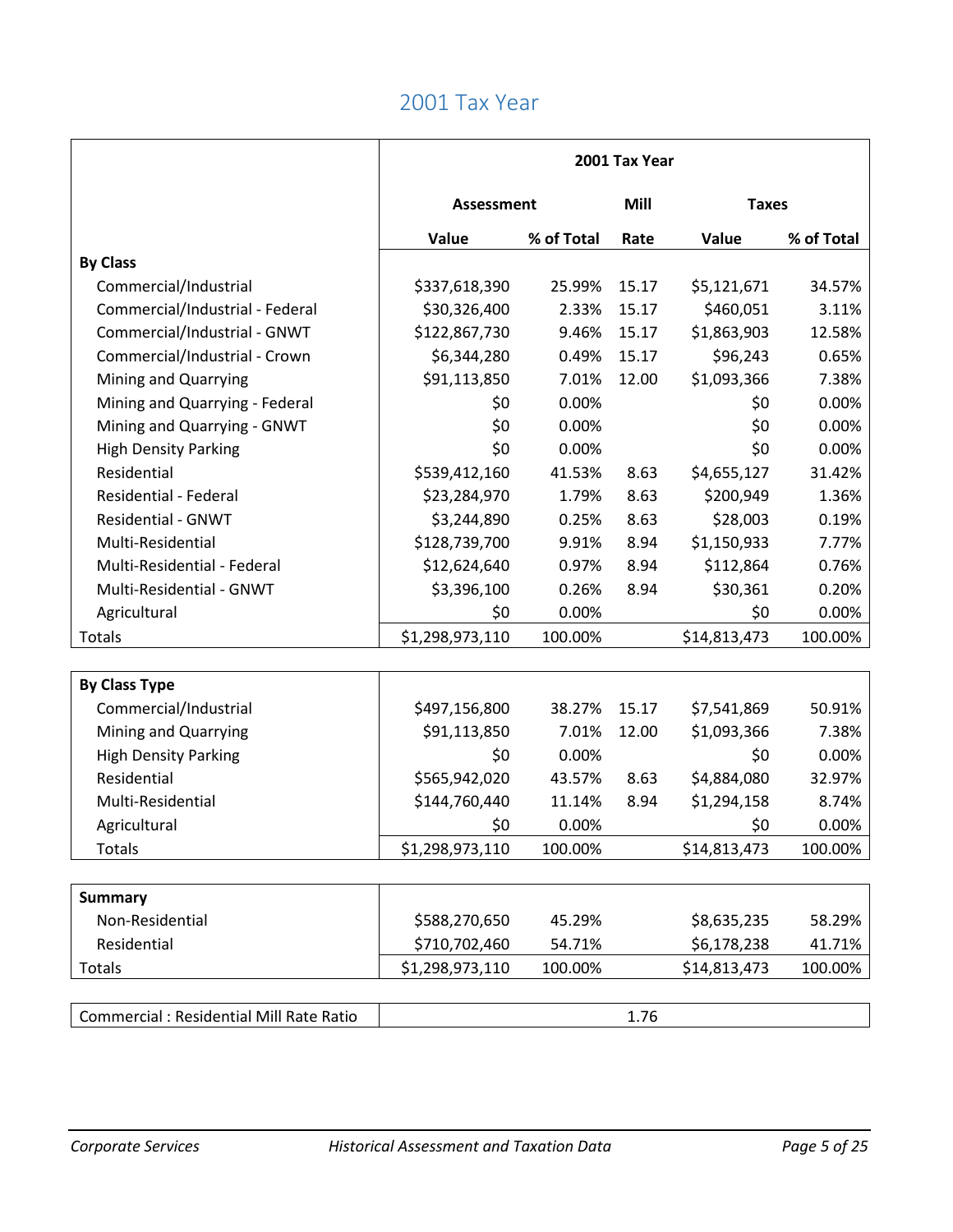|                                          | 2002 Tax Year     |            |                      |              |            |
|------------------------------------------|-------------------|------------|----------------------|--------------|------------|
|                                          | <b>Assessment</b> |            | Mill<br><b>Taxes</b> |              |            |
|                                          | Value             | % of Total | Rate                 | Value        | % of Total |
| <b>By Class</b>                          |                   |            |                      |              |            |
| Commercial/Industrial                    | \$352,932,830     | 26.76%     | 15.17                | \$5,353,991  | 35.49%     |
| Commercial/Industrial - Federal          | \$33,576,300      | 2.55%      | 15.17                | \$509,352    | 3.38%      |
| Commercial/Industrial - GNWT             | \$120,788,110     | 9.16%      | 15.17                | \$1,832,356  | 12.15%     |
| Commercial/Industrial - Crown            | \$7,153,750       | 0.54%      | 15.17                | \$108,522    | 0.72%      |
| Mining and Quarrying                     | \$87,456,320      | 6.63%      | 12.00                | \$1,049,476  | 6.96%      |
| Mining and Quarrying - Federal           | \$0               | 0.00%      |                      | \$0          | 0.00%      |
| Mining and Quarrying - GNWT              | \$0               | 0.00%      |                      | \$0          | 0.00%      |
| <b>High Density Parking</b>              | \$0               | 0.00%      |                      | \$0          | 0.00%      |
| Residential                              | \$551,919,670     | 41.84%     | 8.63                 | \$4,763,067  | 31.58%     |
| <b>Residential - Federal</b>             | \$24,238,240      | 1.84%      | 8.63                 | \$209,176    | 1.39%      |
| <b>Residential - GNWT</b>                | \$3,021,630       | 0.23%      | 8.63                 | \$26,077     | 0.17%      |
| Multi-Residential                        | \$121,239,880     | 9.19%      | 8.94                 | \$1,083,885  | 7.19%      |
| Multi-Residential - Federal              | \$12,680,920      | 0.96%      | 8.94                 | \$113,367    | 0.75%      |
| Multi-Residential - GNWT                 | \$3,396,100       | 0.26%      | 8.94                 | \$30,361     | 0.20%      |
| Agricultural                             | \$607,270         | 0.05%      |                      | \$5,241      | 0.03%      |
| Totals                                   | \$1,319,011,020   | 100.00%    |                      | \$15,084,871 | 100.00%    |
|                                          |                   |            |                      |              |            |
| <b>By Class Type</b>                     |                   |            |                      |              |            |
| Commercial/Industrial                    | \$514,450,990     | 39.00%     | 15.17                | \$7,804,222  | 51.74%     |
| Mining and Quarrying                     | \$87,456,320      | 6.63%      | 12.00                | \$1,049,476  | 6.96%      |
| <b>High Density Parking</b>              | \$0               |            |                      | \$0          | 0.00%      |
| Residential                              | \$579,179,540     | 43.91%     | 8.63                 | \$4,998,319  | 33.13%     |
| Multi-Residential                        | \$137,316,900     | 10.41%     | 8.94                 | \$1,227,613  | 8.14%      |
| Agricultural                             | \$607,270         | 0.05%      |                      | \$5,241      | 0.03%      |
| <b>Totals</b>                            | \$1,319,011,020   | 100.00%    |                      | \$15,084,871 | 100.00%    |
|                                          |                   |            |                      |              |            |
| <b>Summary</b>                           |                   |            |                      |              |            |
| Non-Residential                          | \$601,907,310     | 45.63%     |                      | \$8,853,697  | 58.69%     |
| Residential                              | \$717,103,710     | 54.37%     |                      | \$6,231,173  | 41.31%     |
| Totals                                   | \$1,319,011,020   | 100.00%    |                      | \$15,084,871 | 100.00%    |
|                                          |                   |            |                      |              |            |
| Commercial : Residential Mill Rate Ratio |                   |            | 1.76                 |              |            |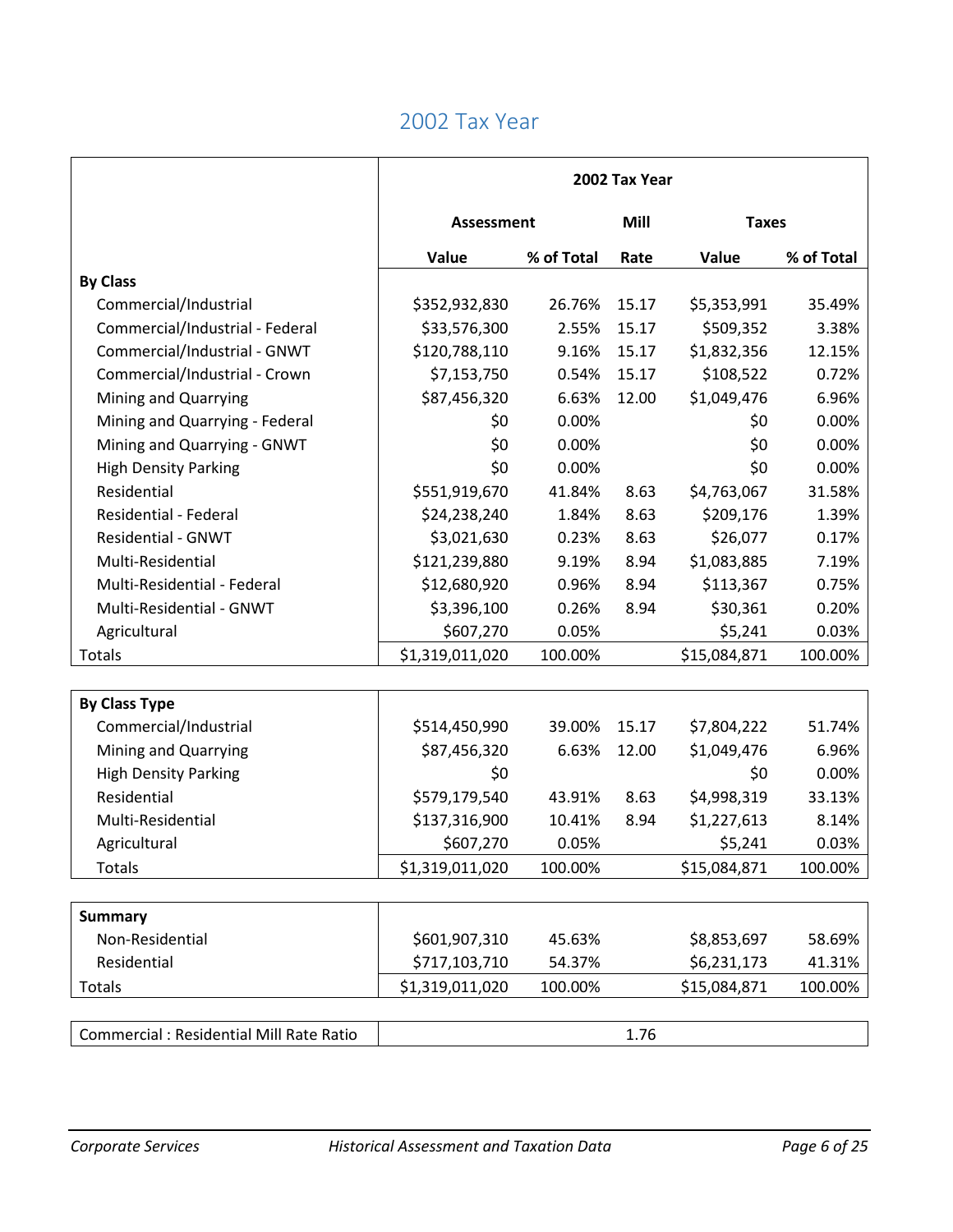|                                          | 2003 General Year |            |                      |              |            |
|------------------------------------------|-------------------|------------|----------------------|--------------|------------|
|                                          | <b>Assessment</b> |            | Mill<br><b>Taxes</b> |              |            |
|                                          | Value             | % of Total | Rate                 | Value        | % of Total |
| <b>By Class</b>                          |                   |            |                      |              |            |
| Commercial/Industrial                    | \$370,850,860     | 26.76%     | 14.01                | \$5,195,621  | 35.13%     |
| Commercial/Industrial - Federal          | \$33,635,300      | 2.43%      | 14.01                | \$471,231    | 3.19%      |
| Commercial/Industrial - GNWT             | \$99,984,490      | 7.22%      | 14.01                | \$1,400,783  | 9.47%      |
| Commercial/Industrial - Crown            | \$7,591,630       | 0.55%      | 14.01                | \$106,359    | 0.72%      |
| Mining and Quarrying                     | \$68,934,420      | 4.97%      | 15.91                | \$1,096,747  | 7.42%      |
| Mining and Quarrying - Federal           | \$0               | 0.00%      |                      | \$0          | 0.00%      |
| Mining and Quarrying - GNWT              | \$0               | 0.00%      |                      | \$0          | 0.00%      |
| <b>High Density Parking</b>              | \$0               | 0.00%      |                      | \$0          | 0.00%      |
| Residential                              | \$594,891,440     | 42.93%     | 8.06                 | \$4,794,825  | 32.42%     |
| <b>Residential - Federal</b>             | \$22,866,050      | 1.65%      | 8.06                 | \$184,300    | 1.25%      |
| <b>Residential - GNWT</b>                | \$2,179,660       | 0.16%      | 8.06                 | \$17,568     | 0.12%      |
| Multi-Residential                        | \$166,932,740     | 12.05%     | 8.23                 | \$1,373,856  | 9.29%      |
| Multi-Residential - Federal              | \$13,452,310      | 0.97%      | 8.23                 | \$110,713    | 0.75%      |
| Multi-Residential - GNWT                 | \$3,635,790       | 0.26%      | 8.23                 | \$29,923     | 0.20%      |
| Agricultural                             | \$735,800         | 0.05%      | 8.06                 | \$5,931      | 0.04%      |
| Totals                                   | \$1,385,690,490   | 100.00%    |                      | \$14,787,855 | 100.00%    |
|                                          |                   |            |                      |              |            |
| <b>By Class Type</b>                     |                   |            |                      |              |            |
| Commercial/Industrial                    | \$512,062,280     | 36.95%     | 14.01                | \$7,173,993  | 48.51%     |
| Mining and Quarrying                     | \$68,934,420      | 4.97%      | 15.91                | \$1,096,747  | 7.42%      |
| <b>High Density Parking</b>              | \$0               | 0.00%      |                      | \$0          | 0.00%      |
| Residential                              | \$619,937,150     | 44.74%     | 8.06                 | \$4,996,693  | 33.79%     |
| Multi-Residential                        | \$184,020,840     | 13.28%     | 8.23                 | \$1,514,492  | 10.24%     |
| Agricultural                             | \$735,800         | 0.05%      | 8.06                 | \$5,931      | 0.04%      |
| <b>Totals</b>                            | \$1,385,690,490   | 100.00%    |                      | \$14,787,855 | 100.00%    |
|                                          |                   |            |                      |              |            |
| <b>Summary</b>                           |                   |            |                      |              |            |
| Non-Residential                          | \$580,996,700     | 41.93%     |                      | \$8,270,739  | 55.93%     |
| Residential                              | \$804,693,790     | 58.07%     |                      | \$6,517,115  | 44.07%     |
| Totals                                   | \$1,385,690,490   | 100.00%    |                      | \$14,787,855 | 100.00%    |
|                                          |                   |            |                      |              |            |
| Commercial : Residential Mill Rate Ratio |                   |            | 1.74                 |              |            |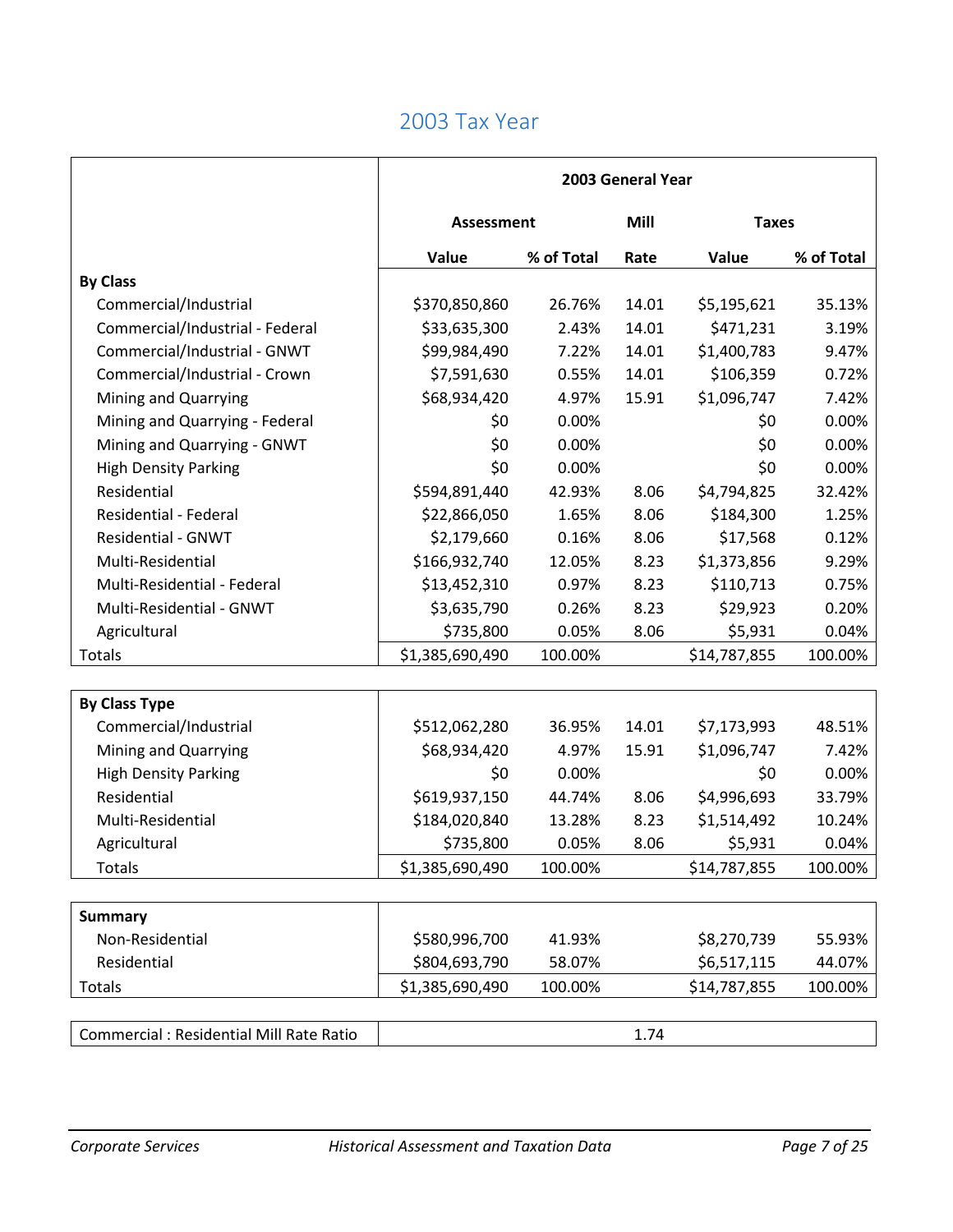|                                          | 2004 Tax Year     |            |                      |              |            |
|------------------------------------------|-------------------|------------|----------------------|--------------|------------|
|                                          | <b>Assessment</b> |            | Mill<br><b>Taxes</b> |              |            |
|                                          | Value             | % of Total | Rate                 | Value        | % of Total |
| <b>By Class</b>                          |                   |            |                      |              |            |
| Commercial/Industrial                    | \$384,248,726     | 26.72%     | 14.01                | \$5,383,325  | 35.32%     |
| Commercial/Industrial - Federal          | \$34,412,890      | 2.39%      | 14.01                | \$482,125    | 3.16%      |
| Commercial/Industrial - GNWT             | \$109,435,030     | 7.61%      | 14.01                | \$1,533,185  | 10.06%     |
| Commercial/Industrial - Crown            | \$7,591,410       | 0.53%      | 14.01                | \$106,356    | 0.70%      |
| Mining and Quarrying                     | \$54,934,420      | 3.82%      | 15.91                | \$874,007    | 5.73%      |
| Mining and Quarrying - Federal           | \$0               | 0.00%      |                      | \$0          | 0.00%      |
| Mining and Quarrying - GNWT              | \$0               | 0.00%      |                      | \$0          | 0.00%      |
| <b>High Density Parking</b>              | \$3,361,620       | 0.23%      | 7.59                 | \$25,515     | 0.17%      |
| Residential                              | \$614,663,470     | 42.74%     | 8.06                 | \$4,954,188  | 32.50%     |
| <b>Residential - Federal</b>             | \$22,616,960      | 1.57%      | 8.06                 | \$182,293    | 1.20%      |
| <b>Residential - GNWT</b>                | \$2,015,240       | 0.14%      | 8.06                 | \$16,243     | 0.11%      |
| Multi-Residential                        | \$186,996,900     | 13.00%     | 8.23                 | \$1,538,984  | 10.10%     |
| Multi-Residential - Federal              | \$13,452,520      | 0.94%      | 8.23                 | \$110,714    | 0.73%      |
| Multi-Residential - GNWT                 | \$3,635,790       | 0.25%      | 8.23                 | \$29,923     | 0.20%      |
| Agricultural                             | \$735,600         | 0.05%      | 8.06                 | \$5,929      | 0.04%      |
| Totals                                   | \$1,438,100,576   | 100.00%    |                      | \$15,242,784 | 100.00%    |
|                                          |                   |            |                      |              |            |
| <b>By Class Type</b>                     |                   |            |                      |              |            |
| Commercial/Industrial                    | \$535,688,056     | 37.25%     | 14.01                | \$7,504,990  | 49.24%     |
| Mining and Quarrying                     | \$54,934,420      | 3.82%      | 15.91                | \$874,007    | 5.73%      |
| <b>High Density Parking</b>              | \$3,361,620       | 0.23%      | 7.59                 | \$25,515     | 0.17%      |
| Residential                              | \$639,295,670     | 44.45%     | 8.06                 | \$5,152,723  | 33.80%     |
| Multi-Residential                        | \$204,085,210     | 14.19%     | 8.23                 | \$1,679,621  | 11.02%     |
| Agricultural                             | \$735,600         | 0.05%      | 8.06                 | \$5,929      | 0.04%      |
| Totals                                   | \$1,438,100,576   | 100.00%    |                      | \$15,242,784 | 100.00%    |
|                                          |                   |            |                      |              |            |
| <b>Summary</b>                           |                   |            |                      |              |            |
| Non-Residential                          | \$593,984,096     | 41.30%     |                      | \$8,404,511  | 55.14%     |
| Residential                              | \$844,116,480     | 58.70%     |                      | \$6,838,273  | 44.86%     |
| Totals                                   | \$1,438,100,576   | 100.00%    |                      | \$15,242,784 | 100.00%    |
|                                          |                   |            |                      |              |            |
| Commercial : Residential Mill Rate Ratio |                   |            | 1.74                 |              |            |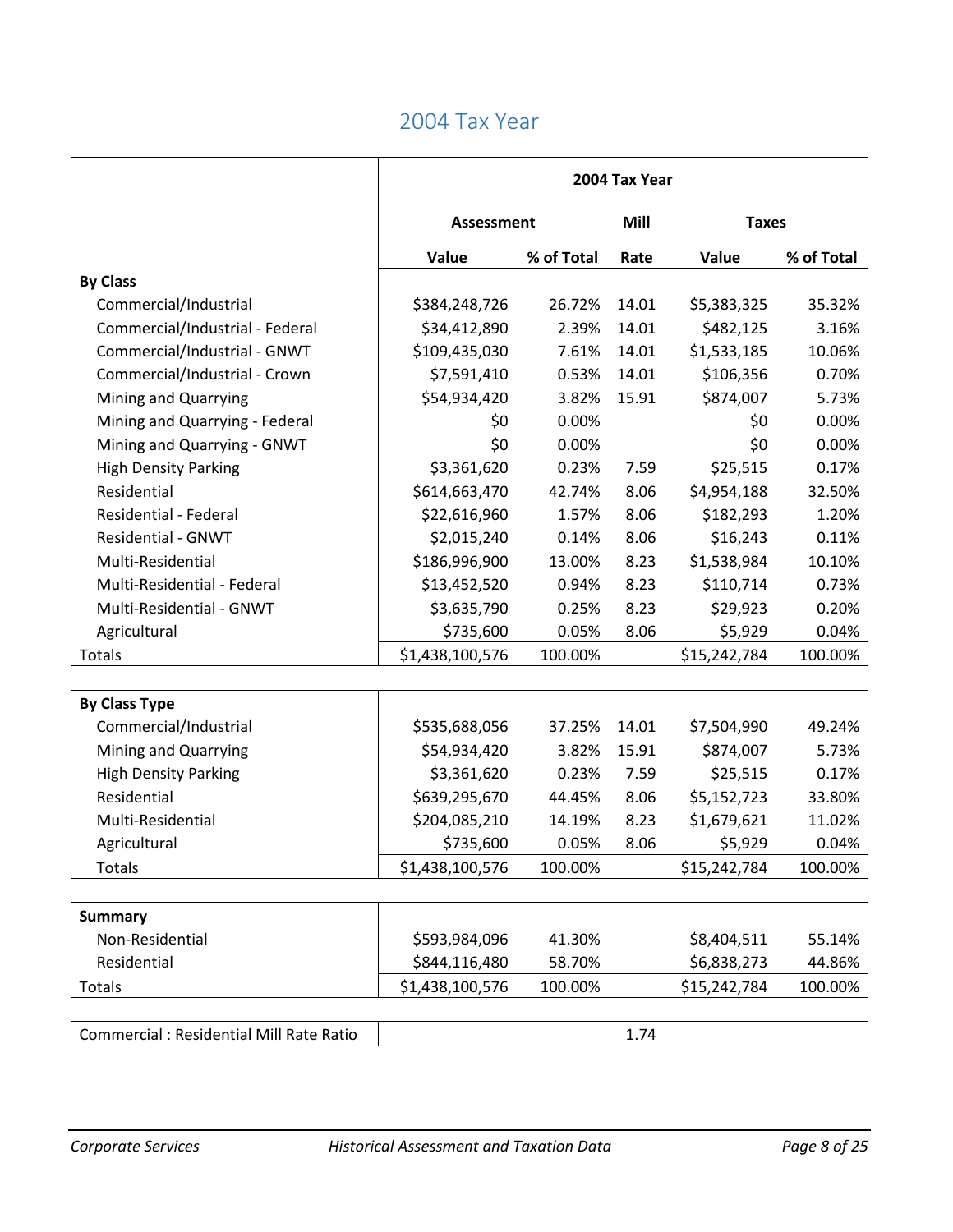|                                          | 2005 Tax Year     |            |                      |              |            |
|------------------------------------------|-------------------|------------|----------------------|--------------|------------|
|                                          | <b>Assessment</b> |            | Mill<br><b>Taxes</b> |              |            |
|                                          | Value             | % of Total | Rate                 | Value        | % of Total |
| <b>By Class</b>                          |                   |            |                      |              |            |
| Commercial/Industrial                    | \$391,883,950     | 26.33%     | 14.26                | \$5,588,265  | 34.98%     |
| Commercial/Industrial - Federal          | \$35,305,040      | 2.37%      | 14.26                | \$503,450    | 3.15%      |
| Commercial/Industrial - GNWT             | \$127,743,360     | 8.58%      | 14.26                | \$1,821,620  | 11.40%     |
| Commercial/Industrial - Crown            | \$6,926,890       | 0.47%      | 14.26                | \$98,777     | 0.62%      |
| Mining and Quarrying                     | \$24,006,971      | 1.61%      | 16.20                | \$388,913    | 2.43%      |
| Mining and Quarrying - Federal           | \$16,185,350      | 1.09%      | 16.20                | \$262,203    | 1.64%      |
| Mining and Quarrying - GNWT              | \$0               | 0.00%      |                      | \$0          | 0.00%      |
| <b>High Density Parking</b>              | \$3,361,620       | 0.23%      | 7.13                 | \$23,968     | 0.15%      |
| Residential                              | \$630,198,612     | 42.34%     | 8.21                 | \$5,173,931  | 32.39%     |
| Residential - Federal                    | \$24,081,140      | 1.62%      | 8.21                 | \$197,706    | 1.24%      |
| <b>Residential - GNWT</b>                | \$2,408,600       | 0.16%      | 8.21                 | \$19,775     | 0.12%      |
| Multi-Residential                        | \$208,180,460     | 13.99%     | 8.38                 | \$1,744,552  | 10.92%     |
| Multi-Residential - Federal              | \$13,481,030      | 0.91%      | 8.38                 | \$112,971    | 0.71%      |
| Multi-Residential - GNWT                 | \$3,635,790       | 0.24%      | 8.38                 | \$30,468     | 0.19%      |
| Agricultural                             | \$999,310         | 0.07%      | 8.21                 | \$8,204      | 0.05%      |
| Totals                                   | \$1,488,398,123   | 100.00%    |                      | \$15,974,804 | 100.00%    |
|                                          |                   |            |                      |              |            |
| <b>By Class Type</b>                     |                   |            |                      |              |            |
| Commercial/Industrial                    | \$561,859,240     | 37.75%     | 14.26                | \$8,012,113  | 50.15%     |
| Mining and Quarrying                     | \$40,192,321      | 2.70%      | 16.20                | \$671,116    | 4.08%      |
| <b>High Density Parking</b>              | \$3,361,620       | 0.23%      | 7.13                 | \$23,968     | 0.15%      |
| Residential                              | \$656,688,352     | 44.12%     | 8.21                 | \$5,391,411  | 33.75%     |
| Multi-Residential                        | \$225,297,280     | 15.14%     | 8.38                 | \$1,887,991  | 11.82%     |
| Agricultural                             | \$999,310         | 0.07%      | 8.21                 | \$8,204      | 0.05%      |
| Totals                                   | \$1,488,398,123   | 100.00%    |                      | \$15,974,804 | 100.00%    |
|                                          |                   |            |                      |              |            |
| <b>Summary</b>                           |                   |            |                      |              |            |
| Non-Residential                          | \$605,413,181     | 40.68%     |                      | \$8,687,197  | 54.38%     |
| Residential                              | \$882,984,942     | 59.32%     |                      | \$7,287,607  | 45.62%     |
| Totals                                   | \$1,488,398,123   | 100.00%    |                      | \$15,974,804 | 100.00%    |
| Commercial : Residential Mill Rate Ratio |                   |            | 1.74                 |              |            |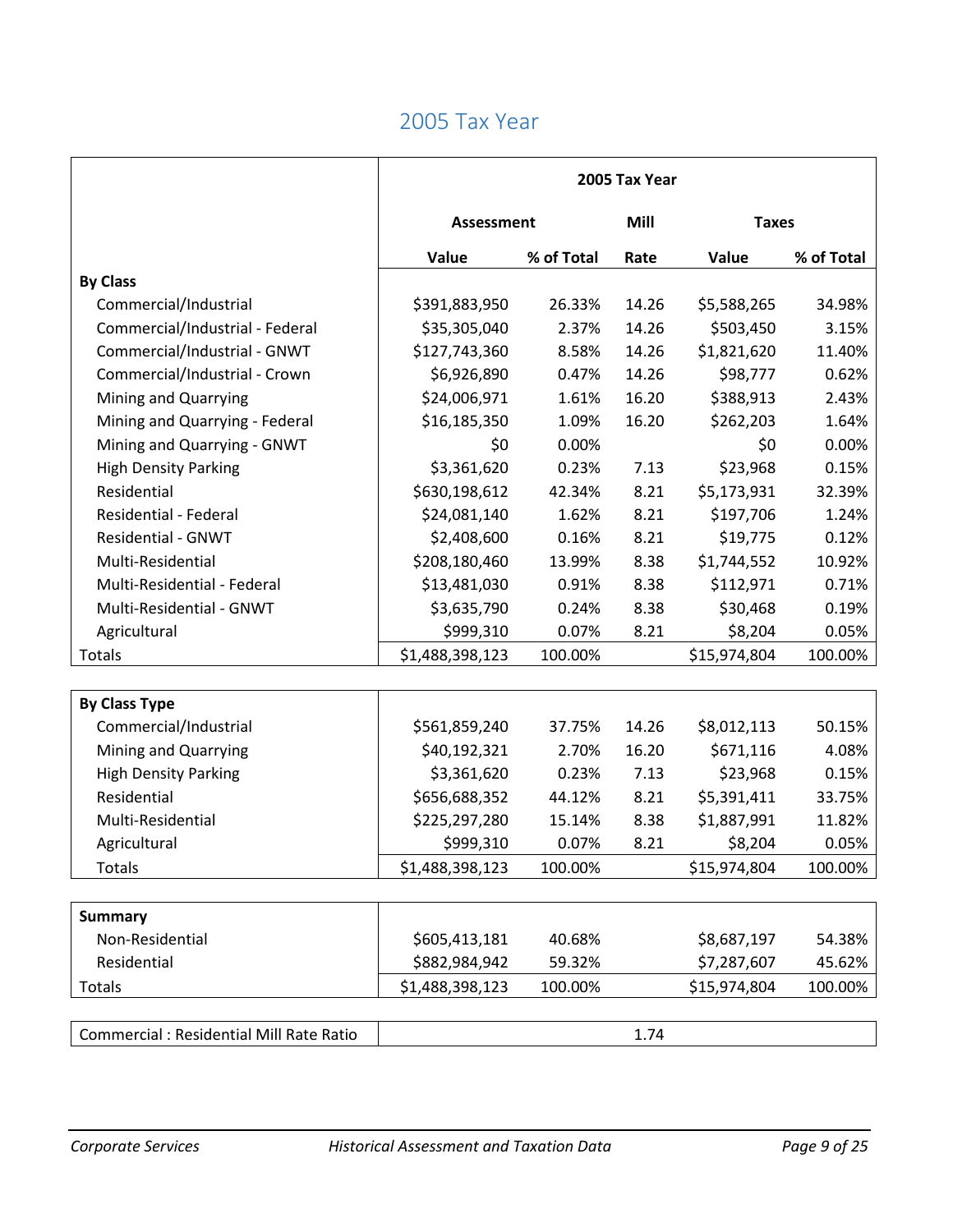|                                                | 2006 Tax Year     |            |                      |              |            |
|------------------------------------------------|-------------------|------------|----------------------|--------------|------------|
|                                                | <b>Assessment</b> |            | Mill<br><b>Taxes</b> |              |            |
|                                                | Value             | % of Total | Rate                 | Value        | % of Total |
| <b>By Class</b>                                |                   |            |                      |              |            |
| Commercial/Industrial                          | \$401,456,440     | 26.33%     | 14.61                | \$5,865,279  | 35.07%     |
| Commercial/Industrial - Federal                | \$44,988,990      | 2.95%      | 14.61                | \$657,289    | 3.93%      |
| Commercial/Industrial - GNWT                   | \$129,297,710     | 8.48%      | 14.61                | \$1,889,040  | 11.30%     |
| Commercial/Industrial - Crown                  | \$6,902,300       | 0.45%      | 14.61                | \$100,843    | 0.60%      |
| Mining and Quarrying                           | \$19,949,810      | 1.31%      | 16.60                | \$331,167    | 1.98%      |
| Mining and Quarrying - Federal                 |                   | 0.00%      |                      | \$0          | 0.00%      |
| Mining and Quarrying - GNWT                    | \$10,765,710      | 0.71%      | 16.60                | \$178,711    | 1.07%      |
| <b>High Density Parking</b>                    | \$3,361,620       | 0.22%      | 7.31                 | \$24,573     | 0.15%      |
| Residential                                    | \$644,281,650     | 42.26%     | 8.41                 | \$5,418,409  | 32.40%     |
| <b>Residential - Federal</b>                   | \$24,181,970      | 1.59%      | 8.41                 | \$203,370    | 1.22%      |
| <b>Residential - GNWT</b>                      | \$3,723,220       | 0.24%      | 8.41                 | \$31,312     | 0.19%      |
| Multi-Residential                              | \$217,234,700     | 14.25%     | 8.59                 | \$1,866,046  | 11.16%     |
| Multi-Residential - Federal                    | \$14,620,090      | 0.96%      | 8.59                 | \$125,587    | 0.75%      |
| Multi-Residential - GNWT                       | \$2,496,730       | 0.16%      | 8.59                 | \$21,447     | 0.13%      |
| Agricultural                                   | \$1,285,150       | 0.08%      | 8.41                 | \$10,808     | 0.06%      |
| Totals                                         | \$1,524,546,090   | 100.00%    |                      | \$16,723,880 | 100.00%    |
|                                                |                   |            |                      |              |            |
| <b>By Class Type</b>                           |                   |            |                      |              |            |
| Commercial/Industrial                          | \$582,645,440     | 38.22%     | 14.61                | \$8,512,450  | 50.90%     |
| Mining and Quarrying                           | \$30,715,520      | 2.01%      | 16.60                | \$509,878    | 3.05%      |
| <b>High Density Parking</b>                    | \$3,361,620       | 0.22%      | 7.31                 | \$24,573     | 0.15%      |
| Residential                                    | \$672,186,840     | 44.09%     | 8.41                 | \$5,653,091  | 33.80%     |
| Multi-Residential                              | \$234,351,520     | 15.37%     | 8.59                 | \$2,013,080  | 12.04%     |
| Agricultural                                   | \$1,285,150       | 0.08%      | 8.41                 | \$10,808     | 0.06%      |
| <b>Totals</b>                                  | \$1,524,546,090   | 100.00%    |                      | \$16,723,880 | 100.00%    |
|                                                |                   |            |                      |              |            |
| <b>Summary</b>                                 |                   |            |                      |              |            |
| Non-Residential                                | \$616,722,580     | 40.45%     |                      | \$9,046,901  | 54.10%     |
| Residential                                    | \$907,823,510     | 59.55%     |                      | \$7,676,979  | 45.90%     |
| Totals                                         | \$1,524,546,090   | 100.00%    |                      | \$16,723,880 | 100.00%    |
|                                                |                   |            |                      |              |            |
| <b>Commercial: Residential Mill Rate Ratio</b> |                   |            | 1.74                 |              |            |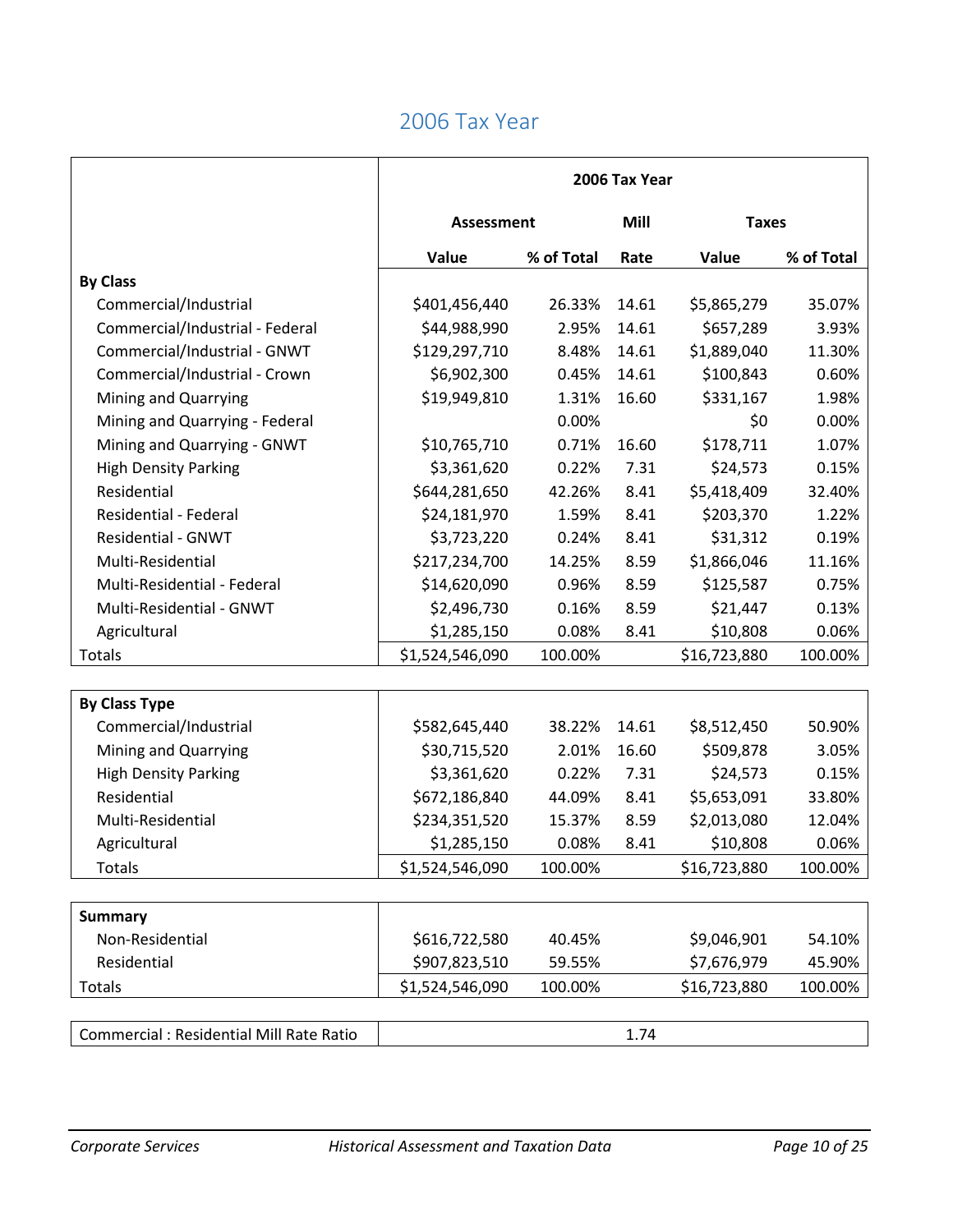|                                          | 2007 General Year |            |       |              |            |
|------------------------------------------|-------------------|------------|-------|--------------|------------|
|                                          | <b>Assessment</b> |            | Mill  | <b>Taxes</b> |            |
|                                          | Value             | % of Total | Rate  | Value        | % of Total |
| <b>By Class</b>                          |                   |            |       |              |            |
| Commercial/Industrial                    | \$488,914,510     | 26.27%     | 12.83 | \$6,272,773  | 35.95%     |
| Commercial/Industrial - Federal          | \$55,599,980      | 2.99%      | 12.83 | \$713,348    | 4.09%      |
| Commercial/Industrial - GNWT             | \$151,563,860     | 8.14%      | 12.83 | \$1,944,564  | 11.14%     |
| Commercial/Industrial - Crown            | \$7,889,540       | 0.42%      | 12.83 | \$101,223    | 0.58%      |
| Mining and Quarrying                     | \$19,458,170      | 1.05%      | 14.50 | \$282,143    | 1.62%      |
| Mining and Quarrying - Federal           |                   | 0.00%      |       | \$0          | 0.00%      |
| Mining and Quarrying - GNWT              | \$1,986,890       | 0.11%      | 14.50 | \$28,810     | 0.17%      |
| <b>High Density Parking</b>              | \$3,939,710       | 0.21%      | 6.70  | \$26,396     | 0.15%      |
| Residential                              | \$817,281,710     | 43.91%     | 7.01  | \$5,729,145  | 32.83%     |
| <b>Residential - Federal</b>             | \$31,123,270      | 1.67%      | 7.01  | \$218,174    | 1.25%      |
| <b>Residential - GNWT</b>                | \$4,008,770       | 0.22%      | 7.01  | \$28,101     | 0.16%      |
| Multi-Residential                        | \$257,694,180     | 13.85%     | 7.54  | \$1,943,014  | 11.13%     |
| Multi-Residential - Federal              | \$17,263,520      | 0.93%      | 7.54  | \$130,167    | 0.75%      |
| Multi-Residential - GNWT                 | \$2,706,990       | 0.15%      | 7.54  | \$20,411     | 0.12%      |
| Agricultural                             | \$1,729,400       | 0.09%      | 7.01  | \$12,123     | 0.07%      |
| Totals                                   | \$1,861,160,500   | 100.00%    |       | \$17,450,393 | 100.00%    |
|                                          |                   |            |       |              |            |
| <b>By Class Type</b>                     |                   |            |       |              |            |
| Commercial/Industrial                    | \$703,967,890     | 37.82%     | 12.83 | \$9,031,908  | 51.76%     |
| Mining and Quarrying                     | \$21,445,060      | 1.15%      | 14.50 | \$310,953    | 1.78%      |
| <b>High Density Parking</b>              | \$3,939,710       | 0.21%      | 6.70  | \$26,396     | 0.15%      |
| Residential                              | \$852,413,750     | 45.80%     | 7.01  | \$5,975,420  | 34.24%     |
| Multi-Residential                        | \$277,664,690     | 14.92%     | 7.54  | \$2,093,592  | 12.00%     |
| Agricultural                             | \$1,729,400       | 0.09%      | 7.01  | \$12,123     | 0.07%      |
| <b>Totals</b>                            | \$1,861,160,500   | 100.00%    |       | \$17,450,393 | 100.00%    |
|                                          |                   |            |       |              |            |
| <b>Summary</b>                           |                   |            |       |              |            |
| Non-Residential                          | \$729,352,660     | 39.19%     |       | \$9,369,257  | 53.69%     |
| Residential                              | \$1,131,807,840   | 60.81%     |       | \$8,081,135  | 46.31%     |
| Totals                                   | \$1,861,160,500   | 100.00%    |       | \$17,450,393 | 100.00%    |
|                                          |                   |            |       |              |            |
| Commercial : Residential Mill Rate Ratio |                   |            | 1.83  |              |            |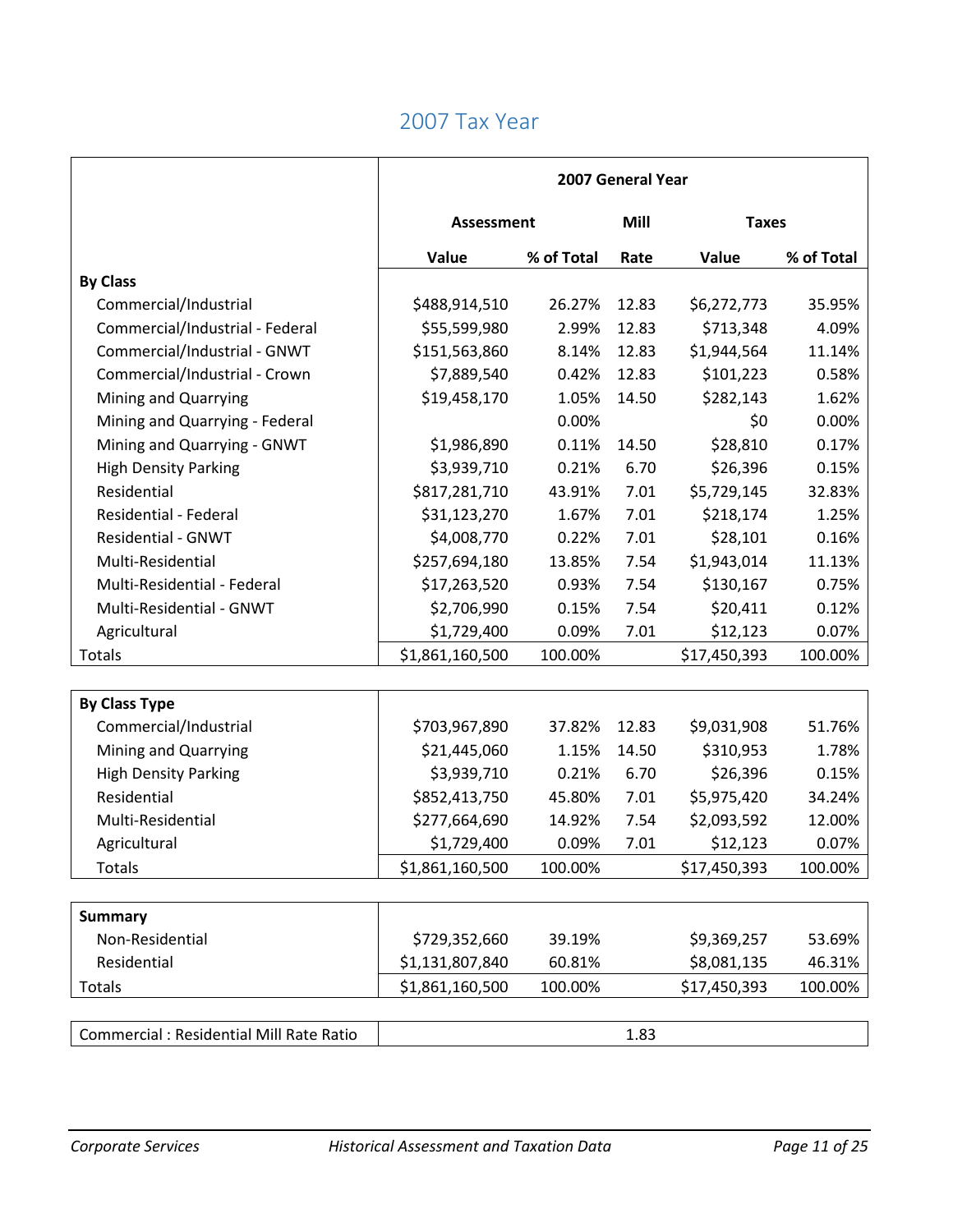|                                                | 2008 Tax Year     |            |       |              |            |  |
|------------------------------------------------|-------------------|------------|-------|--------------|------------|--|
|                                                | <b>Assessment</b> |            | Mill  | <b>Taxes</b> |            |  |
|                                                | Value             | % of Total | Rate  | Value        | % of Total |  |
| <b>By Class</b>                                |                   |            |       |              |            |  |
| Commercial/Industrial                          | \$523,327,090     | 27.38%     | 13.21 | \$6,913,151  | 37.21%     |  |
| Commercial/Industrial - Federal                | \$55,004,820      | 2.88%      | 13.21 | \$726,614    | 3.91%      |  |
| Commercial/Industrial - GNWT                   | \$158,800,590     | 8.31%      | 13.21 | \$2,097,756  | 11.29%     |  |
| Commercial/Industrial - Crown                  | \$7,889,540       | 0.41%      | 13.21 | \$104,221    | 0.56%      |  |
| Mining and Quarrying                           | \$19,428,580      | 1.02%      | 14.93 | \$290,069    | 1.56%      |  |
| Mining and Quarrying - Federal                 |                   | 0.00%      |       | \$0          | 0.00%      |  |
| Mining and Quarrying - GNWT                    | \$1,986,890       | 0.10%      | 14.93 | \$29,664     | 0.16%      |  |
| <b>High Density Parking</b>                    | \$3,939,710       | 0.21%      | 6.90  | \$27,184     | 0.15%      |  |
| Residential                                    | \$826,061,460     | 43.21%     | 7.22  | \$5,964,164  | 32.10%     |  |
| Residential - Federal                          | \$31,413,290      | 1.64%      | 7.22  | \$226,804    | 1.22%      |  |
| Residential - GNWT                             | \$3,013,710       | 0.16%      | 7.22  | \$21,759     | 0.12%      |  |
| Multi-Residential                              | \$259,046,220     | 13.55%     | 7.76  | \$2,010,199  | 10.82%     |  |
| Multi-Residential - Federal                    | \$17,251,040      | 0.90%      | 7.76  | \$133,868    | 0.72%      |  |
| Multi-Residential - GNWT                       | \$2,706,990       | 0.14%      | 7.76  | \$21,006     | 0.11%      |  |
| Agricultural                                   | \$1,729,400       | 0.09%      | 7.22  | \$12,486     | 0.07%      |  |
| Totals                                         | \$1,911,599,330   | 100.00%    |       | \$18,578,944 | 100.00%    |  |
|                                                |                   |            |       |              |            |  |
| <b>By Class Type</b>                           |                   |            |       |              |            |  |
| Commercial/Industrial                          | \$745,022,040     | 38.97%     | 13.21 | \$9,841,741  | 52.97%     |  |
| Mining and Quarrying                           | \$21,415,470      | 1.12%      | 14.93 | \$319,733    | 1.70%      |  |
| <b>High Density Parking</b>                    | \$3,939,710       | 0.21%      | 6.90  | \$27,184     | 0.15%      |  |
| Residential                                    | \$860,488,460     | 45.01%     | 7.22  | \$6,212,727  | 33.44%     |  |
| Multi-Residential                              | \$279,004,250     | 14.60%     | 7.76  | \$2,165,073  | 11.65%     |  |
| Agricultural                                   | \$1,729,400       | 0.09%      | 7.22  | \$12,486     | 0.07%      |  |
| Totals                                         | \$1,911,599,330   | 100.00%    |       | \$18,578,944 | 100.00%    |  |
|                                                |                   |            |       |              |            |  |
| <b>Summary</b>                                 |                   |            |       |              |            |  |
| Non-Residential                                | \$770,377,220     | 40.30%     |       | \$10,188,658 | 54.84%     |  |
| Residential                                    | \$1,141,222,110   | 59.70%     |       | \$8,390,286  | 45.16%     |  |
| Totals                                         | \$1,911,599,330   | 100.00%    |       | \$18,578,944 | 100.00%    |  |
|                                                |                   |            |       |              |            |  |
| <b>Commercial: Residential Mill Rate Ratio</b> |                   |            | 1.83  |              |            |  |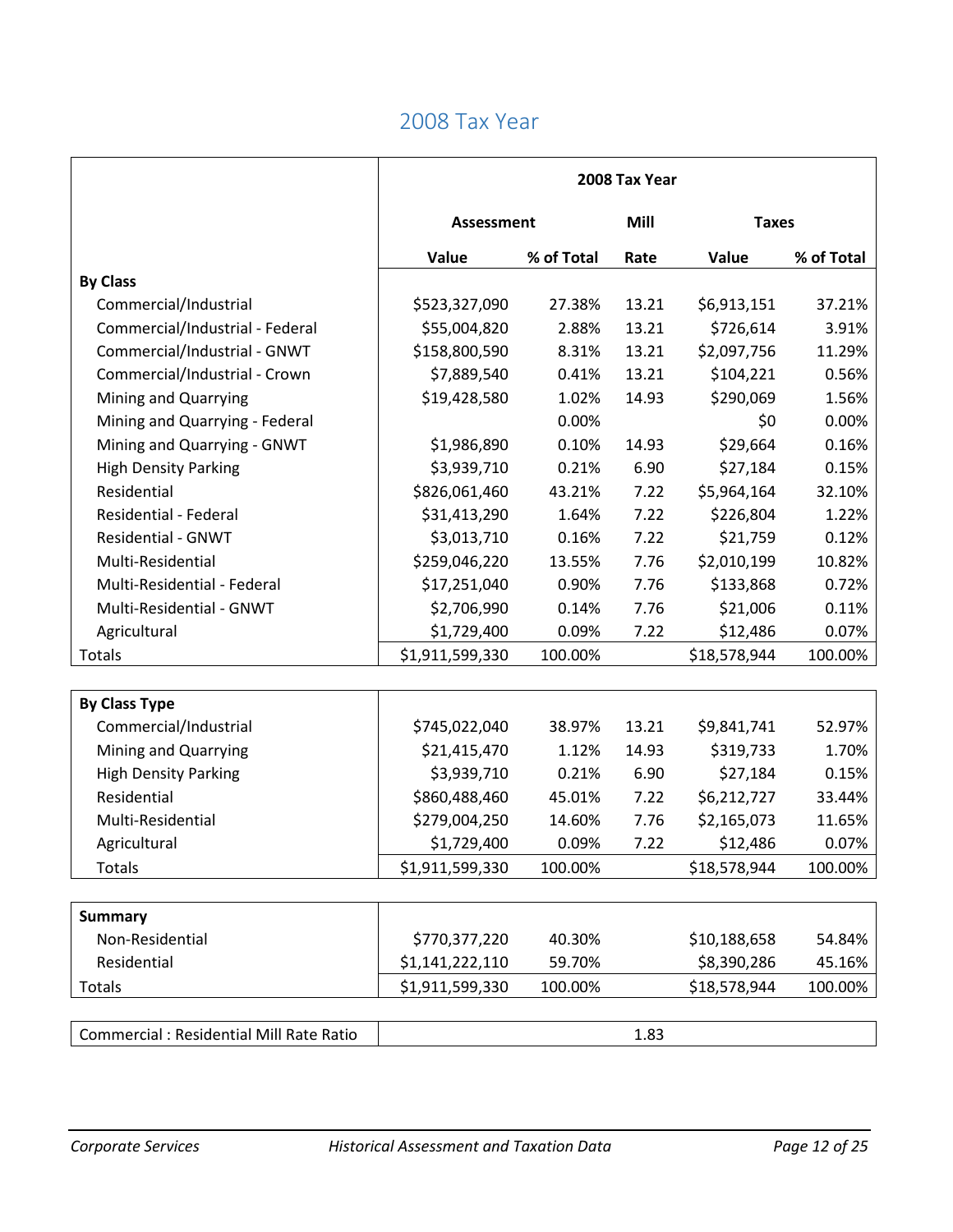|                                                | 2009 Tax Year   |            |       |              |            |  |
|------------------------------------------------|-----------------|------------|-------|--------------|------------|--|
|                                                | Assessment      |            | Mill  | <b>Taxes</b> |            |  |
|                                                | Value           | % of Total | Rate  | Value        | % of Total |  |
| <b>By Class</b>                                |                 |            |       |              |            |  |
| Commercial/Industrial                          | \$565,544,668   | 28.83%     | 13.73 | \$7,764,928  | 38.98%     |  |
| Commercial/Industrial - Federal                | \$53,787,530    | 2.74%      | 13.73 | \$738,503    | 3.71%      |  |
| Commercial/Industrial - GNWT                   | \$156,378,720   | 7.97%      | 13.73 | \$2,147,080  | 10.78%     |  |
| Commercial/Industrial - Crown                  | \$8,115,220     | 0.41%      | 13.73 | \$111,422    | 0.56%      |  |
| Mining and Quarrying                           | \$18,766,780    | 0.96%      | 15.52 | \$291,260    | 1.46%      |  |
| Mining and Quarrying - Federal                 |                 | 0.00%      |       | \$0          | 0.00%      |  |
| Mining and Quarrying - GNWT                    | \$1,986,890     | 0.10%      | 15.52 | \$30,837     | 0.15%      |  |
| <b>High Density Parking</b>                    | \$3,939,710     | 0.20%      | 7.17  | \$28,248     | 0.14%      |  |
| Residential                                    | \$832,216,130   | 42.43%     | 7.50  | \$6,241,621  | 31.33%     |  |
| <b>Residential - Federal</b>                   | \$31,311,240    | 1.60%      | 7.50  | \$234,834    | 1.18%      |  |
| <b>Residential - GNWT</b>                      | \$3,020,060     | 0.15%      | 7.50  | \$22,650     | 0.11%      |  |
| Multi-Residential                              | \$264,442,220   | 13.48%     | 8.07  | \$2,134,049  | 10.71%     |  |
| Multi-Residential - Federal                    | \$16,017,490    | 0.82%      | 8.07  | \$129,261    | 0.65%      |  |
| Multi-Residential - GNWT                       | \$3,934,300     | 0.20%      | 8.07  | \$31,750     | 0.16%      |  |
| Agricultural                                   | \$1,864,140     | 0.10%      | 7.50  | \$13,981     | 0.07%      |  |
| Totals                                         | \$1,961,325,098 | 100.00%    |       | \$19,920,424 | 100.00%    |  |
|                                                |                 |            |       |              |            |  |
| <b>By Class Type</b>                           |                 |            |       |              |            |  |
| Commercial/Industrial                          | \$783,826,138   | 39.96%     | 13.73 | \$10,761,933 | 54.02%     |  |
| Mining and Quarrying                           | \$20,753,670    | 1.06%      | 15.52 | \$322,097    | 1.62%      |  |
| <b>High Density Parking</b>                    | \$3,939,710     | 0.20%      | 7.17  | \$28,248     | 0.14%      |  |
| Residential                                    | \$866,547,430   | 44.18%     | 7.50  | \$6,499,106  | 32.63%     |  |
| Multi-Residential                              | \$284,394,010   | 14.50%     | 8.07  | \$2,295,060  | 11.52%     |  |
| Agricultural                                   | \$1,864,140     | 0.10%      | 7.50  | \$13,981     | 0.07%      |  |
| <b>Totals</b>                                  | \$1,961,325,098 | 100.00%    |       | \$19,920,424 | 100.00%    |  |
|                                                |                 |            |       |              |            |  |
| <b>Summary</b>                                 |                 |            |       |              |            |  |
| Non-Residential                                | \$808,519,518   | 41.22%     |       | \$11,112,278 | 55.78%     |  |
| Residential                                    | \$1,152,805,580 | 58.78%     |       | \$8,808,146  | 44.22%     |  |
| Totals                                         | \$1,961,325,098 | 100.00%    |       | \$19,920,424 | 100.00%    |  |
|                                                |                 |            |       |              |            |  |
| <b>Commercial: Residential Mill Rate Ratio</b> |                 |            | 1.83  |              |            |  |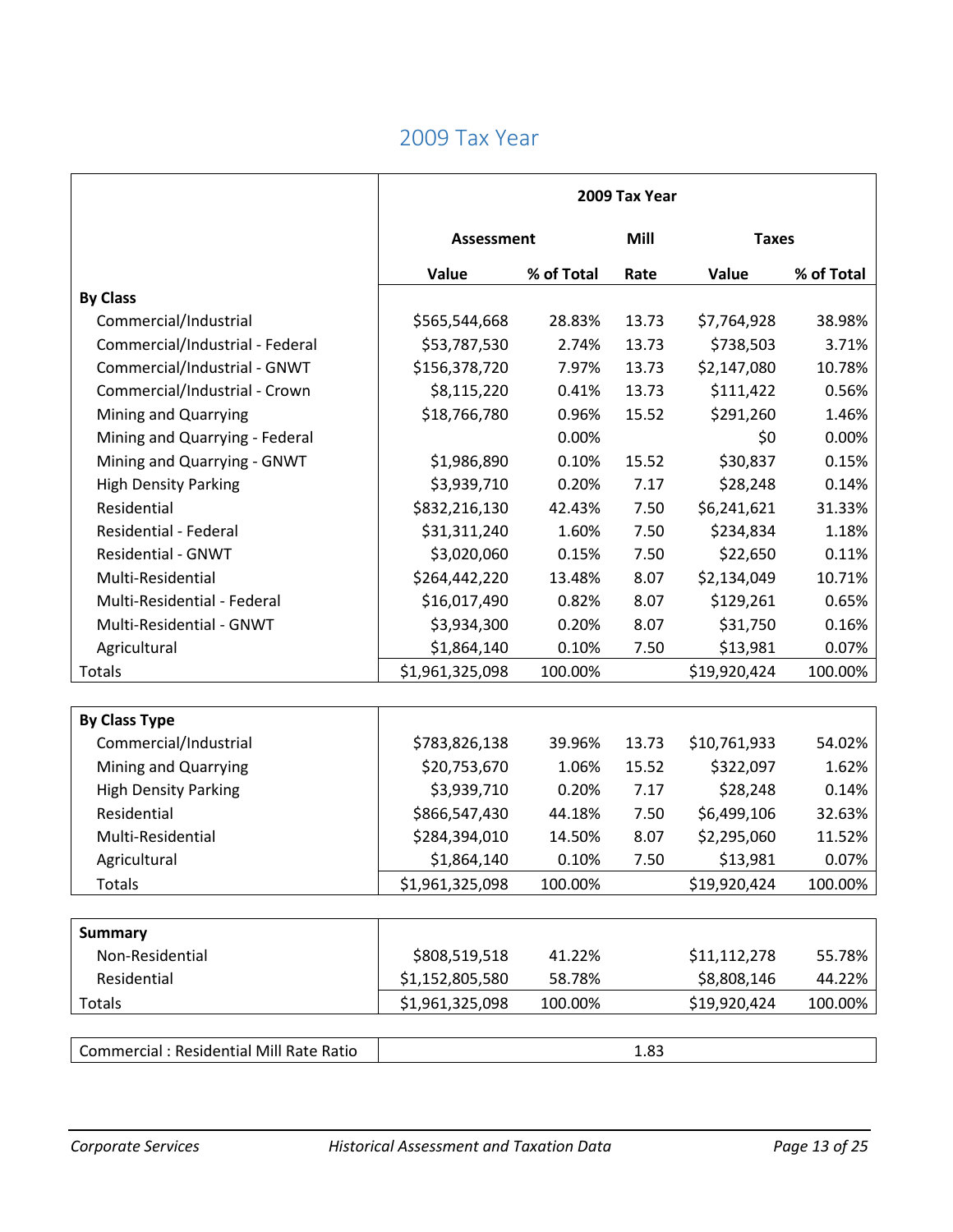|                                          | 2010 Tax Year     |            |                      |              |            |
|------------------------------------------|-------------------|------------|----------------------|--------------|------------|
|                                          | <b>Assessment</b> |            | Mill<br><b>Taxes</b> |              |            |
|                                          | Value             | % of Total | Rate                 | Value        | % of Total |
| <b>By Class</b>                          |                   |            |                      |              |            |
| Commercial/Industrial                    | \$575,803,030     | 29.00%     | 14.51                | \$8,354,902  | 39.16%     |
| Commercial/Industrial - Federal          | \$54,254,530      | 2.73%      | 14.51                | \$787,233    | 3.69%      |
| Commercial/Industrial - GNWT             | \$162,705,780     | 8.20%      | 14.51                | \$2,360,861  | 11.07%     |
| Commercial/Industrial - Crown            | \$8,190,080       | 0.41%      | 14.51                | \$118,838    | 0.56%      |
| Mining and Quarrying                     | \$17,740,390      | 0.89%      | 16.40                | \$290,942    | 1.36%      |
| Mining and Quarrying - Federal           |                   | 0.00%      |                      | \$0          | 0.00%      |
| Mining and Quarrying - GNWT              |                   | 0.00%      |                      | \$0          | 0.00%      |
| <b>High Density Parking</b>              | \$3,939,710       | 0.20%      | 7.58                 | \$29,863     | 0.14%      |
| Residential                              | \$837,391,890     | 42.18%     | 7.93                 | \$6,640,518  | 31.12%     |
| <b>Residential - Federal</b>             | \$31,189,010      | 1.57%      | 7.93                 | \$247,329    | 1.16%      |
| <b>Residential - GNWT</b>                | \$2,485,290       | 0.13%      | 7.93                 | \$19,708     | 0.09%      |
| Multi-Residential                        | \$269,439,600     | 13.57%     | 8.53                 | \$2,298,320  | 10.77%     |
| Multi-Residential - Federal              | \$16,017,490      | 0.81%      | 8.53                 | \$136,629    | 0.64%      |
| Multi-Residential - GNWT                 | \$3,955,200       | 0.20%      | 8.53                 | \$33,738     | 0.16%      |
| Agricultural                             | \$2,103,540       | 0.11%      | 7.93                 | \$16,681     | 0.08%      |
| Totals                                   | \$1,985,215,540   | 100.00%    |                      | \$21,335,562 | 100.00%    |
|                                          |                   |            |                      |              |            |
| <b>By Class Type</b>                     |                   |            |                      |              |            |
| Commercial/Industrial                    | \$800,953,420     | 40.35%     | 14.51                | \$11,621,834 | 54.47%     |
| Mining and Quarrying                     | \$17,740,390      | 0.89%      | 16.40                | \$290,942    | 1.36%      |
| <b>High Density Parking</b>              | \$3,939,710       | 0.20%      | 7.58                 | \$29,863     | 0.14%      |
| Residential                              | \$871,066,190     | 43.88%     | 7.93                 | \$6,907,555  | 32.38%     |
| Multi-Residential                        | \$289,412,290     | 14.58%     | 8.53                 | \$2,468,687  | 11.57%     |
| Agricultural                             | \$2,103,540       | 0.11%      | 7.93                 | \$16,681     | 0.08%      |
| <b>Totals</b>                            | \$1,985,215,540   | 100.00%    |                      | \$21,335,562 | 100.00%    |
|                                          |                   |            |                      |              |            |
| <b>Summary</b>                           |                   |            |                      |              |            |
| Non-Residential                          | \$822,633,520     | 41.44%     |                      | \$11,942,640 | 55.98%     |
| Residential                              | \$1,162,582,020   | 58.56%     |                      | \$9,392,923  | 44.02%     |
| Totals                                   | \$1,985,215,540   | 100.00%    |                      | \$21,335,562 | 100.00%    |
|                                          |                   |            |                      |              |            |
| Commercial : Residential Mill Rate Ratio |                   |            | 1.83                 |              |            |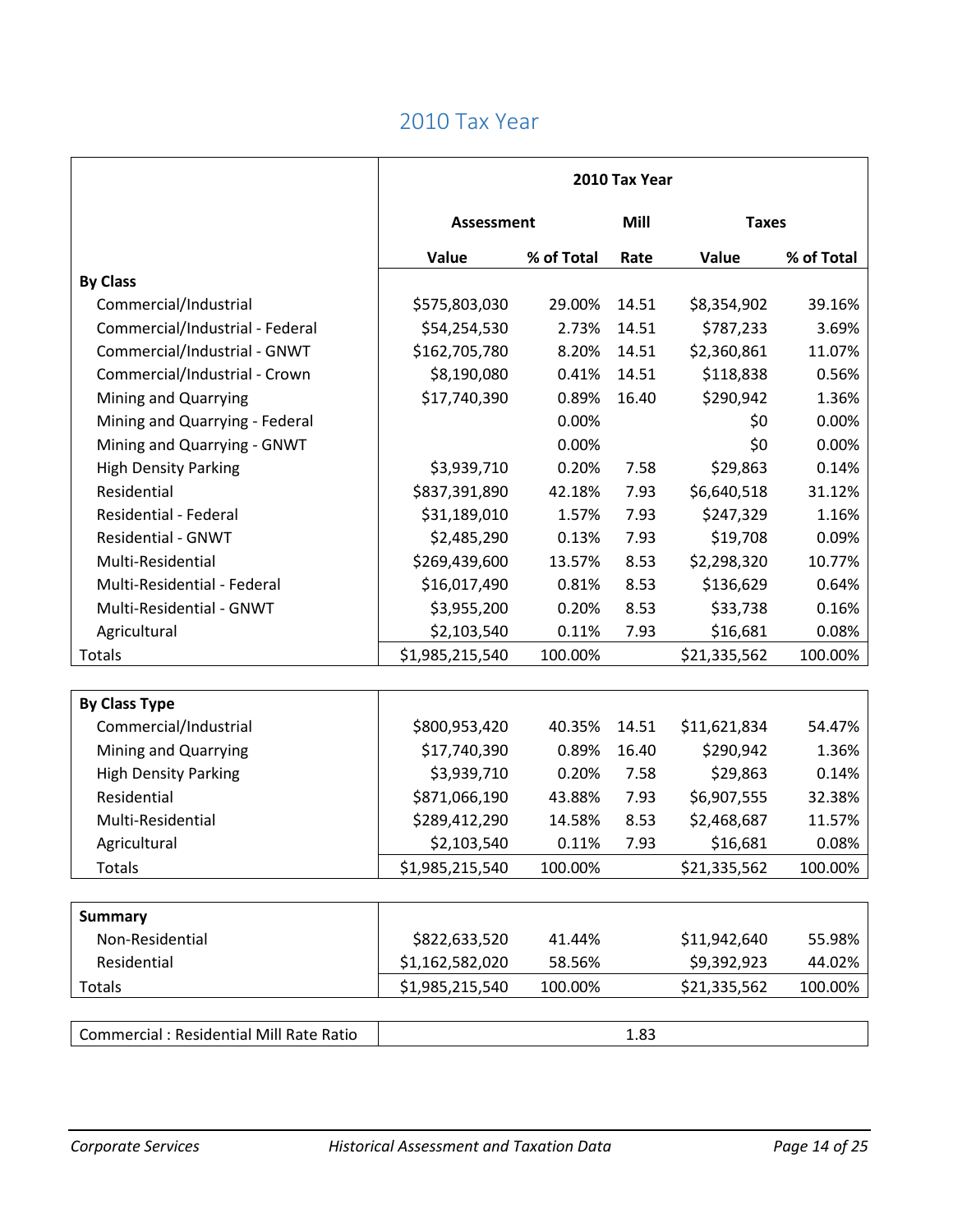|                                          | 2011 Tax Year     |            |       |              |            |
|------------------------------------------|-------------------|------------|-------|--------------|------------|
|                                          | <b>Assessment</b> |            | Mill  | <b>Taxes</b> |            |
|                                          | Value             | % of Total | Rate  | Value        | % of Total |
| <b>By Class</b>                          |                   |            |       |              |            |
| Commercial/Industrial                    | \$583,663,150     | 29.18%     | 15.09 | \$8,807,477  | 39.43%     |
| Commercial/Industrial - Federal          | \$55,556,720      | 2.78%      | 15.09 | \$838,351    | 3.75%      |
| Commercial/Industrial - GNWT             | \$167,887,950     | 8.39%      | 15.09 | \$2,533,429  | 11.34%     |
| Commercial/Industrial - Crown            | \$8,190,080       | 0.41%      | 15.09 | \$123,588    | 0.55%      |
| Mining and Quarrying                     | \$8,039,920       | 0.40%      | 17.05 | \$137,081    | 0.61%      |
| Mining and Quarrying - Federal           |                   | 0.00%      |       | \$0          | 0.00%      |
| Mining and Quarrying - GNWT              | \$1,522,200       | 0.08%      | 17.05 | \$25,954     | 0.12%      |
| <b>High Density Parking</b>              | \$3,939,710       | 0.20%      | 7.88  | \$31,045     | 0.14%      |
| Residential                              | \$842,854,011     | 42.14%     | 8.25  | \$6,953,546  | 31.13%     |
| Residential - Federal                    | \$33,856,080      | 1.69%      | 8.25  | \$279,313    | 1.25%      |
| <b>Residential - GNWT</b>                | \$2,485,290       | 0.12%      | 8.25  | \$20,504     | 0.09%      |
| Multi-Residential                        | \$270,222,650     | 13.51%     | 8.87  | \$2,396,875  | 10.73%     |
| Multi-Residential - Federal              | \$16,017,490      | 0.80%      | 8.87  | \$142,075    | 0.64%      |
| Multi-Residential - GNWT                 | \$3,955,200       | 0.20%      | 8.87  | \$35,083     | 0.16%      |
| Agricultural                             | \$1,864,140       | 0.09%      | 8.25  | \$15,379     | 0.07%      |
| Totals                                   | \$2,000,054,591   | 100.00%    |       | \$22,339,698 | 100.00%    |
|                                          |                   |            |       |              |            |
| <b>By Class Type</b>                     |                   |            |       |              |            |
| Commercial/Industrial                    | \$815,297,900     | 40.76%     | 15.09 | \$12,302,845 | 55.07%     |
| Mining and Quarrying                     | \$9,562,120       | 0.48%      | 17.05 | \$163,034    | 0.73%      |
| <b>High Density Parking</b>              | \$3,939,710       | 0.20%      | 7.88  | \$31,045     | 0.14%      |
| Residential                              | \$879,195,381     | 43.96%     | 8.25  | \$7,253,362  | 32.47%     |
| Multi-Residential                        | \$290,195,340     | 14.51%     | 8.87  | \$2,574,033  | 11.52%     |
| Agricultural                             | \$1,864,140       | 0.09%      | 8.25  | \$15,379     | 0.07%      |
| <b>Totals</b>                            | \$2,000,054,591   | 100.00%    |       | \$22,339,698 | 100.00%    |
|                                          |                   |            |       |              |            |
| <b>Summary</b>                           |                   |            |       |              |            |
| Non-Residential                          | \$828,799,730     | 41.44%     |       | \$12,496,924 | 55.94%     |
| Residential                              | \$1,171,254,861   | 58.56%     |       | \$9,842,774  | 44.06%     |
| Totals                                   | \$2,000,054,591   | 100.00%    |       | \$22,339,698 | 100.00%    |
| Commercial : Residential Mill Rate Ratio |                   |            | 1.83  |              |            |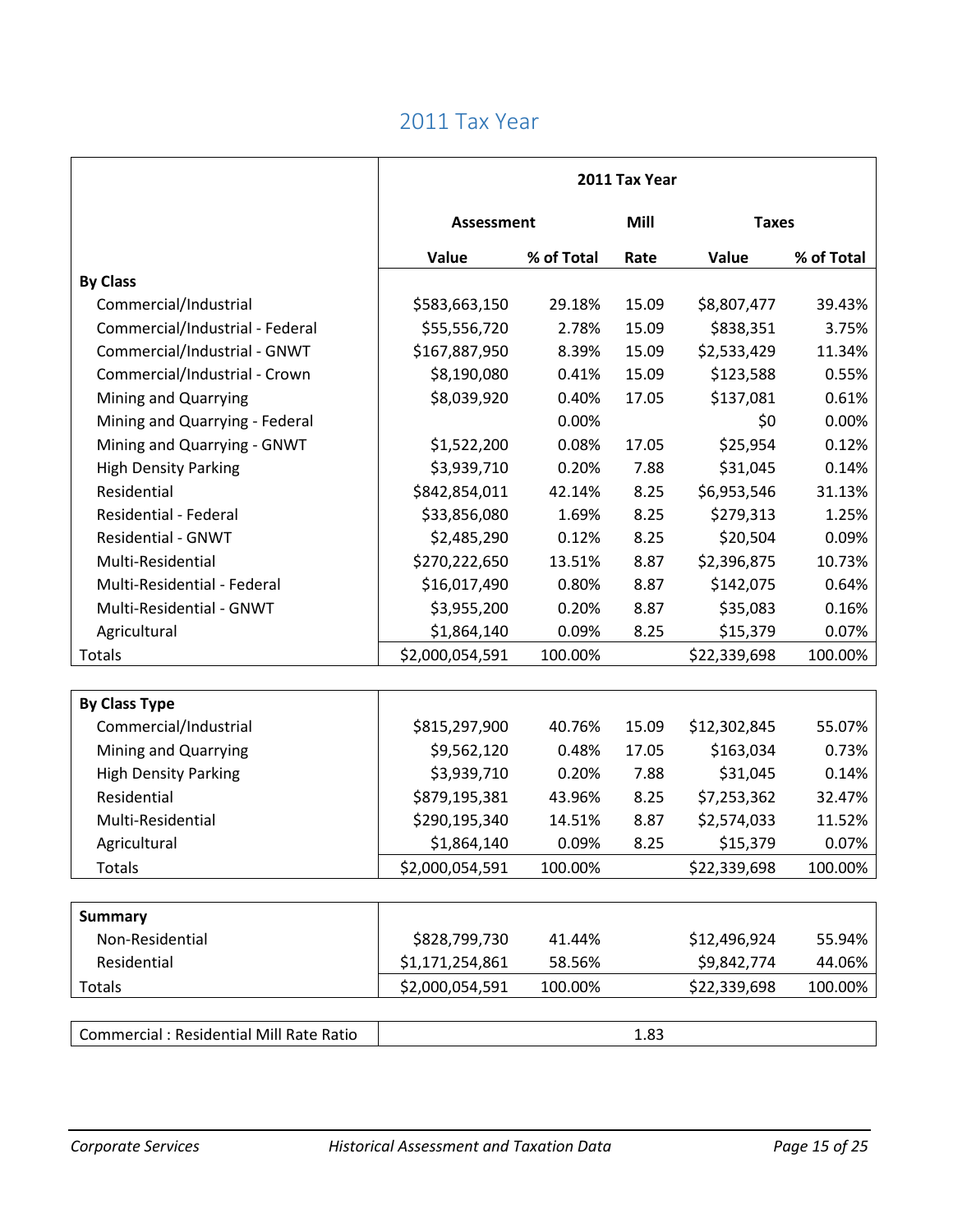|                                          | 2012 Tax Year     |            |                      |              |            |
|------------------------------------------|-------------------|------------|----------------------|--------------|------------|
|                                          | <b>Assessment</b> |            | Mill<br><b>Taxes</b> |              |            |
|                                          | Value             | % of Total | Rate                 | Value        | % of Total |
| <b>By Class</b>                          |                   |            |                      |              |            |
| Commercial/Industrial                    | \$591,302,797     | 29.04%     | 15.52                | \$9,177,019  | 39.34%     |
| Commercial/Industrial - Federal          | \$55,567,480      | 2.73%      | 15.52                | \$862,407    | 3.70%      |
| Commercial/Industrial - GNWT             | \$169,167,800     | 8.31%      | 15.52                | \$2,625,484  | 11.25%     |
| Commercial/Industrial - Crown            | \$8,190,080       | 0.40%      | 15.52                | \$127,110    | 0.54%      |
| Mining and Quarrying                     | \$6,426,750       | 0.32%      | 17.53                | \$112,661    | 0.48%      |
| Mining and Quarrying - Federal           |                   | 0.00%      |                      | \$0          | 0.00%      |
| Mining and Quarrying - GNWT              | \$1,522,200       | 0.07%      | 17.53                | \$26,684     | 0.11%      |
| <b>High Density Parking</b>              | \$3,939,710       | 0.19%      | 8.10                 | \$31,912     | 0.14%      |
| Residential                              | \$867,895,645     | 42.62%     | 8.48                 | \$7,359,755  | 31.55%     |
| <b>Residential - Federal</b>             | \$34,236,380      | 1.68%      | 8.48                 | \$290,325    | 1.24%      |
| <b>Residential - GNWT</b>                | \$2,234,300       | 0.11%      | 8.48                 | \$18,947     | 0.08%      |
| Multi-Residential                        | \$273,100,664     | 13.41%     | 9.12                 | \$2,490,678  | 10.68%     |
| Multi-Residential - Federal              | \$16,029,970      | 0.79%      | 9.12                 | \$146,193    | 0.63%      |
| Multi-Residential - GNWT                 | \$3,955,200       | 0.19%      | 9.12                 | \$36,071     | 0.15%      |
| Agricultural                             | \$2,813,420       | 0.14%      | 8.48                 | \$23,858     | 0.10%      |
| Totals                                   | \$2,036,382,396   | 100.00%    |                      | \$23,329,105 | 100.00%    |
|                                          |                   |            |                      |              |            |
| <b>By Class Type</b>                     |                   |            |                      |              |            |
| Commercial/Industrial                    | \$824,228,157     | 40.48%     | 15.52                | \$12,792,021 | 54.83%     |
| Mining and Quarrying                     | \$7,948,950       | 0.39%      | 17.53                | \$139,345    | 0.06%      |
| <b>High Density Parking</b>              | \$3,939,710       | 0.19%      | 8.10                 | \$31,912     | 0.14%      |
| Residential                              | \$904,366,325     | 44.41%     | 8.48                 | \$7,669,026  | 32.87%     |
| Multi-Residential                        | \$293,085,834     | 14.39%     | 9.12                 | \$2,672,943  | 11.46%     |
| Agricultural                             | \$2,813,420       | 0.14%      | 8.48                 | \$23,858     | 0.10%      |
| <b>Totals</b>                            | \$2,036,382,396   | 100.00%    |                      | \$23,329,105 | 100.00%    |
|                                          |                   |            |                      |              |            |
| <b>Summary</b>                           |                   |            |                      |              |            |
| Non-Residential                          | \$836,116,817     | 41.06%     |                      | \$12,963,278 | 55.57%     |
| Residential                              | \$1,200,265,579   | 58.94%     |                      | \$10,365,827 | 44.43%     |
| Totals                                   | \$2,036,382,396   | 100.00%    |                      | \$23,329,105 | 100.00%    |
|                                          |                   |            |                      |              |            |
| Commercial : Residential Mill Rate Ratio |                   |            | 1.83                 |              |            |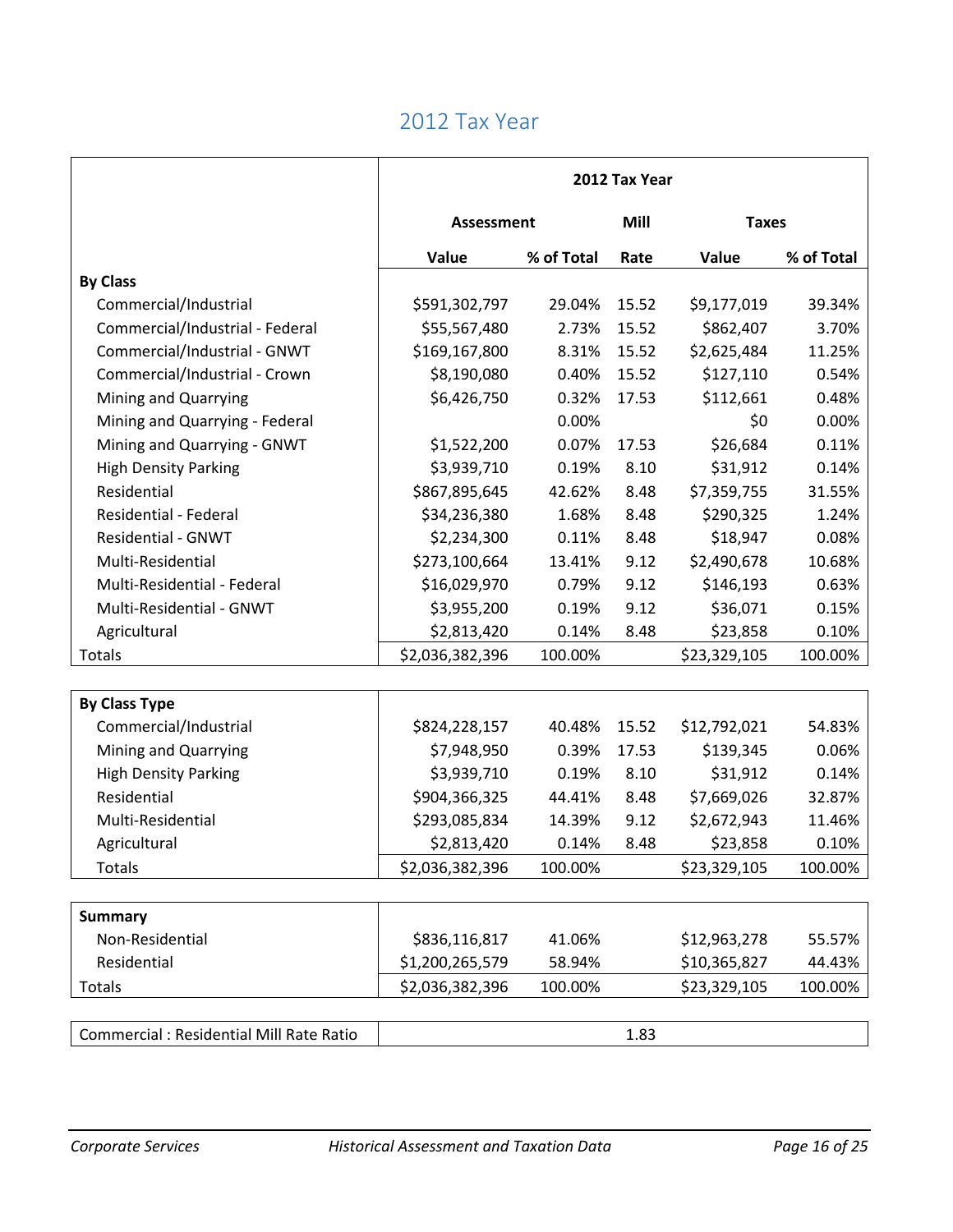|                                          | 2013 Tax Year     |            |                      |              |            |  |
|------------------------------------------|-------------------|------------|----------------------|--------------|------------|--|
|                                          | <b>Assessment</b> |            | Mill<br><b>Taxes</b> |              |            |  |
|                                          | Value             | % of Total | Rate                 | Value        | % of Total |  |
| <b>By Class</b>                          |                   |            |                      |              |            |  |
| Commercial/Industrial                    | \$598,614,100     | 28.92%     | 15.52                | \$9,290,491  | 39.26%     |  |
| Commercial/Industrial - Federal          | \$55,803,340      | 2.70%      | 15.52                | \$866,068    | 3.66%      |  |
| Commercial/Industrial - GNWT             | \$169,200,320     | 8.17%      | 15.52                | \$2,625,989  | 11.10%     |  |
| Commercial/Industrial - Crown            | \$8,190,080       | 0.40%      | 15.52                | \$127,110    | 0.54%      |  |
| Mining and Quarrying                     | \$6,284,340       | 0.30%      | 17.53                | \$110,164    | 0.47%      |  |
| Mining and Quarrying - Federal           |                   | 0.00%      |                      | \$0          | 0.00%      |  |
| Mining and Quarrying - GNWT              | \$1,522,200       | 0.07%      | 17.53                | \$26,684     | 0.11%      |  |
| <b>High Density Parking</b>              | \$3,939,710       | 0.19%      | 8.10                 | \$31,912     | 0.13%      |  |
| Residential                              | \$896,456,160     | 43.31%     | 8.48                 | \$7,601,948  | 32.13%     |  |
| <b>Residential - Federal</b>             | \$34,650,720      | 1.67%      | 8.48                 | \$293,838    | 1.24%      |  |
| <b>Residential - GNWT</b>                | \$2,234,300       | 0.11%      | 8.48                 | \$18,947     | 0.08%      |  |
| Multi-Residential                        | \$269,991,510     | 13.04%     | 9.12                 | \$2,462,323  | 10.41%     |  |
| Multi-Residential - Federal              | \$16,029,970      | 0.77%      | 9.12                 | \$146,193    | 0.62%      |  |
| Multi-Residential - GNWT                 | \$3,955,200       | 0.19%      | 9.12                 | \$36,071     | 0.15%      |  |
| Agricultural                             | \$2,862,450       | 0.14%      | 8.48                 | \$24,274     | 0.10%      |  |
| Totals                                   | \$2,069,734,400   | 100.00%    |                      | \$23,662,012 | 100.00%    |  |
|                                          |                   |            |                      |              |            |  |
| <b>By Class Type</b>                     |                   |            |                      |              |            |  |
| Commercial/Industrial                    | \$831,807,840     | 40.19%     | 15.52                | \$12,909,658 | 54.56%     |  |
| Mining and Quarrying                     | \$7,806,540       | 0.38%      | 17.53                | \$136,849    | 0.58%      |  |
| <b>High Density Parking</b>              | \$3,939,710       | 0.19%      | 8.10                 | \$31,912     | 0.13%      |  |
| Residential                              | \$933,341,180     | 45.09%     | 8.48                 | \$7,914,733  | 33.45%     |  |
| Multi-Residential                        | \$289,976,680     | 14.01%     | 9.12                 | \$2,644,587  | 11.18%     |  |
| Agricultural                             | \$2,862,450       | 0.14%      | 8.48                 | \$24,274     | 0.10%      |  |
| Totals                                   | \$2,069,734,400   | 100.00%    |                      | \$23,662,012 | 100.00%    |  |
|                                          |                   |            |                      |              |            |  |
| <b>Summary</b>                           |                   |            |                      |              |            |  |
| Non-Residential                          | \$843,554,090     | 40.76%     |                      | \$13,078,418 | 55.27%     |  |
| Residential                              | \$1,226,180,310   | 59.24%     |                      | \$10,583,594 | 44.73%     |  |
| Totals                                   | \$2,069,734,400   | 100.00%    |                      | \$23,662,012 | 100.00%    |  |
| Commercial : Residential Mill Rate Ratio |                   |            | 1.83                 |              |            |  |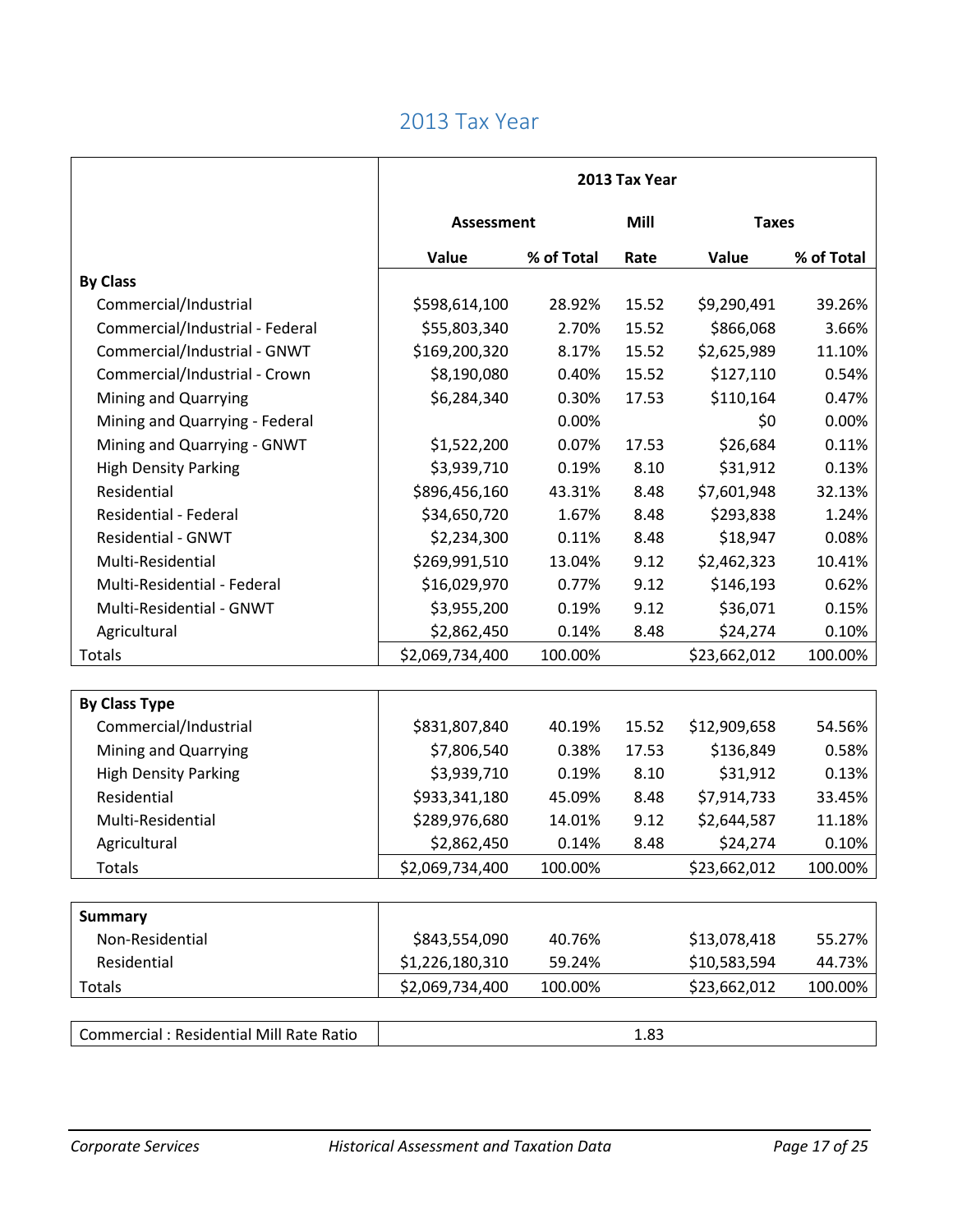|                                          | 2014 General Year |            |       |              |              |  |
|------------------------------------------|-------------------|------------|-------|--------------|--------------|--|
|                                          | <b>Assessment</b> |            | Mill  |              | <b>Taxes</b> |  |
|                                          | Value             | % of Total | Rate  | Value        | % of Total   |  |
| <b>By Class</b>                          |                   |            |       |              |              |  |
| Commercial/Industrial                    | \$777,263,900     | 26.14%     | 12.78 | \$9,933,433  | 39.11%       |  |
| Commercial/Industrial - Federal          | \$69,156,990      | 2.33%      | 12.78 | \$883,826    | 3.48%        |  |
| Commercial/Industrial - GNWT             | \$218,972,410     | 7.37%      | 12.78 | \$2,798,467  | 11.02%       |  |
| Commercial/Industrial - Crown            | \$11,533,730      | 0.39%      | 12.78 | \$147,401    | 0.58%        |  |
| Mining and Quarrying                     | \$7,855,700       | 0.26%      | 16.69 | \$131,112    | 0.52%        |  |
| Mining and Quarrying - Federal           |                   | 0.00%      |       | \$0          | 0.00%        |  |
| Mining and Quarrying - GNWT              | \$1,973,370       | 0.07%      | 16.69 | \$32,936     | 0.13%        |  |
| <b>High Density Parking</b>              | \$4,778,100       | 0.16%      | 6.67  | \$31,870     | 0.13%        |  |
| Residential                              | \$1,391,552,180   | 46.80%     | 6.00  | \$8,349,313  | 32.87%       |  |
| Residential - Federal                    | \$51,299,830      | 1.73%      | 6.00  | \$307,799    | 1.21%        |  |
| <b>Residential - GNWT</b>                | \$5,380,610       | 0.18%      | 6.00  | \$32,284     | 0.13%        |  |
| Multi-Residential                        | \$394,956,300     | 13.28%     | 6.35  | \$2,507,973  | 9.87%        |  |
| Multi-Residential - Federal              | \$27,475,340      | 0.92%      | 6.35  | \$174,468    | 0.69%        |  |
| Multi-Residential - GNWT                 | \$6,356,210       | 0.21%      | 6.35  | \$40,362     | 0.16%        |  |
| Agricultural                             | \$4,572,020       | 0.15%      | 6.12  | \$27,981     | 0.11%        |  |
| Totals                                   | \$2,973,126,690   | 100.00%    |       | \$25,399,224 | 100.00%      |  |
|                                          |                   |            |       |              |              |  |
| <b>By Class Type</b>                     |                   |            |       |              |              |  |
| Commercial/Industrial                    | \$1,076,927,030   | 36.22%     | 12.78 | \$13,763,127 | 54.19%       |  |
| Mining and Quarrying                     | \$9,829,070       | 0.33%      | 16.69 | \$164,047    | 0.65%        |  |
| <b>High Density Parking</b>              | \$4,778,100       | 0.16%      | 6.67  | \$31,870     | 0.13%        |  |
| Residential                              | \$1,448,232,620   | 48.71%     | 6.00  | \$8,689,396  | 34.21%       |  |
| Multi-Residential                        | \$428,787,850     | 14.42%     | 6.35  | \$2,722,803  | 10.72%       |  |
| Agricultural                             | \$4,572,020       | 0.15%      | 6.12  | \$27,981     | 0.11%        |  |
| <b>Totals</b>                            | \$2,973,126,690   | 100.00%    |       | \$25,399,224 | 100.00%      |  |
|                                          |                   |            |       |              |              |  |
| <b>Summary</b>                           |                   |            |       |              |              |  |
| Non-Residential                          | \$1,091,534,200   | 36.71%     |       | \$13,959,045 | 54.96%       |  |
| Residential                              | \$1,881,592,490   | 63.29%     |       | \$11,440,179 | 45.04%       |  |
| Totals                                   | \$2,973,126,690   | 100.00%    |       | \$25,399,224 | 100.00%      |  |
|                                          |                   |            |       |              |              |  |
| Commercial : Residential Mill Rate Ratio |                   |            | 2.13  |              |              |  |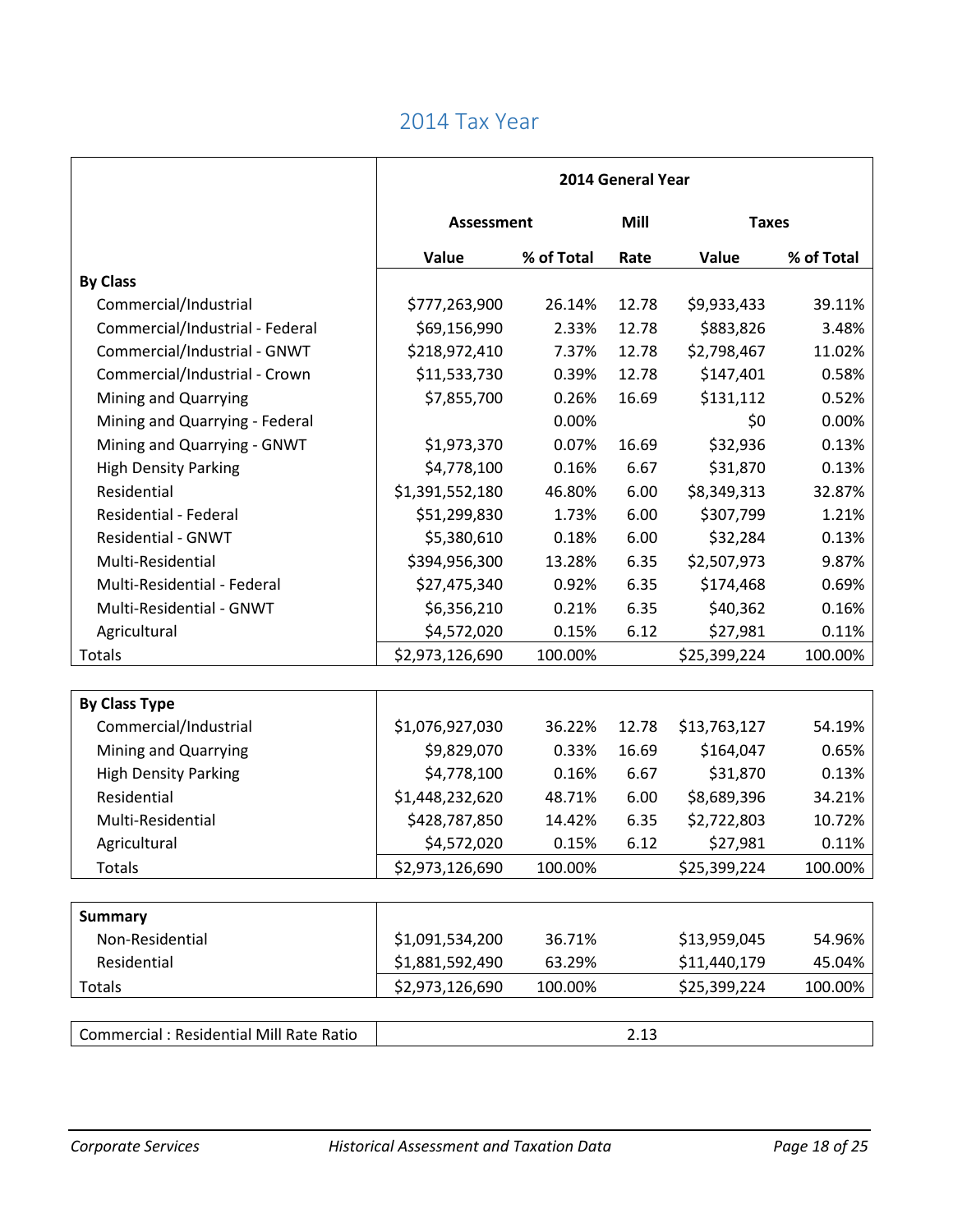|                                          | 2015 Tax Year     |            |                      |              |            |
|------------------------------------------|-------------------|------------|----------------------|--------------|------------|
|                                          | <b>Assessment</b> |            | Mill<br><b>Taxes</b> |              |            |
|                                          | Value             | % of Total | Rate                 | Value        | % of Total |
| <b>By Class</b>                          |                   |            |                      |              |            |
| Commercial/Industrial                    | \$774,227,880     | 25.61%     | 12.78                | \$9,894,632  | 38.51%     |
| Commercial/Industrial - Federal          | \$63,887,920      | 2.11%      | 12.78                | \$816,488    | 3.18%      |
| Commercial/Industrial - GNWT             | \$227,241,660     | 7.52%      | 12.78                | \$2,904,148  | 11.30%     |
| Commercial/Industrial - Crown            | \$10,551,580      | 0.35%      | 12.78                | \$134,849    | 0.52%      |
| Mining and Quarrying                     | \$10,191,440      | 0.34%      | 16.69                | \$170,095    | 0.66%      |
| Mining and Quarrying - Federal           |                   | 0.00%      |                      | \$0          | 0.00%      |
| Mining and Quarrying - GNWT              |                   | 0.00%      |                      | \$0          | 0.00%      |
| <b>High Density Parking</b>              | \$4,778,100       | 0.16%      | 6.67                 | \$31,870     | 0.12%      |
| Residential                              | \$1,448,444,940   | 47.91%     | 6.00                 | \$8,690,670  | 33.82%     |
| Residential - Federal                    | \$51,299,990      | 1.70%      | 6.00                 | \$307,800    | 1.20%      |
| <b>Residential - GNWT</b>                | \$5,284,870       | 0.17%      | 6.00                 | \$31,709     | 0.12%      |
| Multi-Residential                        | \$389,005,500     | 12.87%     | 6.35                 | \$2,470,185  | 9.61%      |
| Multi-Residential - Federal              | \$27,641,320      | 0.91%      | 6.35                 | \$175,522    | 0.68%      |
| Multi-Residential - GNWT                 | \$6,665,650       | 0.22%      | 6.35                 | \$42,327     | 0.16%      |
| Agricultural                             | \$4,176,470       | 0.14%      | 6.12                 | \$25,560     | 0.10%      |
| Totals                                   | \$3,023,397,320   | 100.00%    |                      | \$25,695,856 | 100.00%    |
|                                          |                   |            |                      |              |            |
| <b>By Class Type</b>                     |                   |            |                      |              |            |
| Commercial/Industrial                    | \$1,075,909,040   | 35.59%     | 12.78                | \$13,750,118 | 53.51%     |
| Mining and Quarrying                     | \$10,191,440      | 0.34%      | 16.69                | \$170,095    | 0.66%      |
| <b>High Density Parking</b>              | \$4,778,100       | 0.16%      | 6.67                 | \$31,870     | 0.12%      |
| Residential                              | \$1,505,029,800   | 49.78%     | 6.00                 | \$9,030,179  | 35.14%     |
| Multi-Residential                        | \$423,312,470     | 14.00%     | 6.35                 | \$2,688,034  | 10.46%     |
| Agricultural                             | \$4,176,470       | 0.14%      | 6.12                 | \$25,560     | 0.10%      |
| <b>Totals</b>                            | \$3,023,397,320   | 100.00%    |                      | \$25,695,856 | 100.00%    |
|                                          |                   |            |                      |              |            |
| <b>Summary</b>                           |                   |            |                      |              |            |
| Non-Residential                          | \$1,090,878,580   | 36.08%     |                      | \$13,952,083 | 54.30%     |
| Residential                              | \$1,932,518,740   | 63.92%     |                      | \$11,743,773 | 45.70%     |
| Totals                                   | \$3,023,397,320   | 100.00%    |                      | \$25,695,856 | 100.00%    |
|                                          |                   |            |                      |              |            |
| Commercial : Residential Mill Rate Ratio |                   |            | 2.13                 |              |            |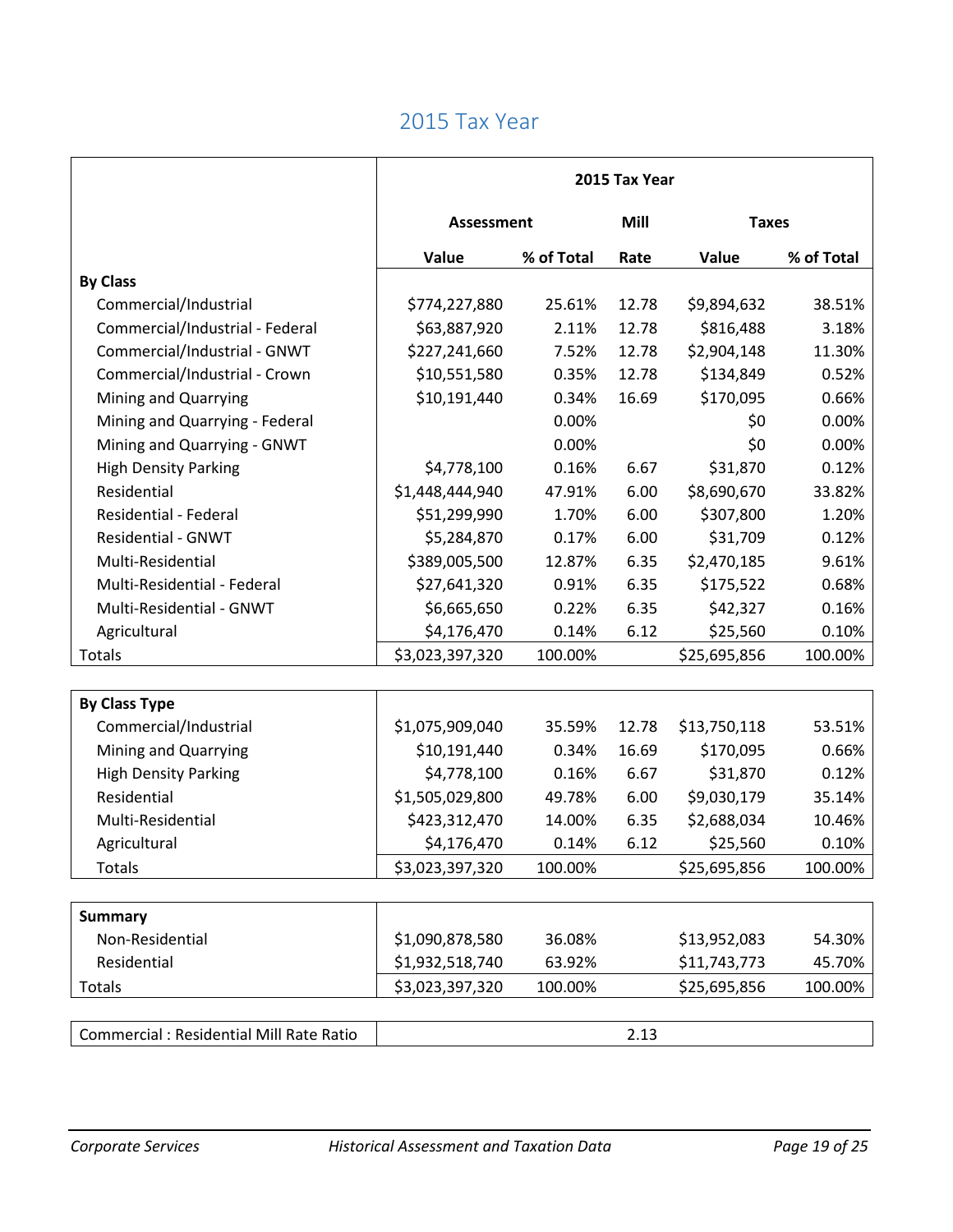|                                          | 2016 Tax Year     |            |                      |              |            |  |
|------------------------------------------|-------------------|------------|----------------------|--------------|------------|--|
|                                          | <b>Assessment</b> |            | Mill<br><b>Taxes</b> |              |            |  |
|                                          | Value             | % of Total | Rate                 | Value        | % of Total |  |
| <b>By Class</b>                          |                   |            |                      |              |            |  |
| Commercial/Industrial                    | \$785,308,420     | 25.50%     | 12.78                | \$10,036,242 | 38.38%     |  |
| Commercial/Industrial - Federal          | \$63,887,920      | 2.07%      | 12.78                | \$816,488    | 3.12%      |  |
| Commercial/Industrial - GNWT             | \$233,332,250     | 7.58%      | 12.78                | \$2,981,986  | 11.40%     |  |
| Commercial/Industrial - Crown            | \$10,551,580      | 0.34%      | 12.78                | \$134,849    | 0.52%      |  |
| Mining and Quarrying                     | \$10,196,170      | 0.33%      | 16.69                | \$170,174    | 0.65%      |  |
| Mining and Quarrying - Federal           |                   | 0.00%      |                      | \$0          | 0.00%      |  |
| Mining and Quarrying - GNWT              |                   | 0.00%      |                      | \$0          | 0.00%      |  |
| <b>High Density Parking</b>              | \$4,778,100       | 0.16%      | 6.67                 | \$31,870     | 0.12%      |  |
| Residential                              | \$1,478,129,600   | 48.00%     | 6.00                 | \$8,868,778  | 33.91%     |  |
| <b>Residential - Federal</b>             | \$51,692,000      | 1.68%      | 6.00                 | \$310,152    | 1.19%      |  |
| <b>Residential - GNWT</b>                | \$5,284,870       | 0.17%      | 6.00                 | \$31,709     | 0.12%      |  |
| Multi-Residential                        | \$397,997,370     | 12.92%     | 6.35                 | \$2,527,283  | 9.66%      |  |
| Multi-Residential - Federal              | \$27,641,320      | 0.90%      | 6.35                 | \$175,522    | 0.67%      |  |
| Multi-Residential - GNWT                 | \$6,665,650       | 0.22%      | 6.35                 | \$42,327     | 0.16%      |  |
| Agricultural                             | \$4,176,470       | 0.14%      | 6.12                 | \$25,560     | 0.10%      |  |
| Totals                                   | \$3,079,641,720   | 100.00%    |                      | \$26,152,940 | 100.00%    |  |
|                                          |                   |            |                      |              |            |  |
| <b>By Class Type</b>                     |                   |            |                      |              |            |  |
| Commercial/Industrial                    | \$1,093,080,170   | 35.49%     | 12.78                | \$13,969,565 | 53.41%     |  |
| Mining and Quarrying                     | \$10,196,170      | 0.33%      | 16.69                | \$170,174    | 0.65%      |  |
| <b>High Density Parking</b>              | \$4,778,100       | 0.16%      | 6.67                 | \$31,870     | 0.12%      |  |
| Residential                              | \$1,535,106,470   | 49.85%     | 6.00                 | \$9,210,639  | 35.22%     |  |
| Multi-Residential                        | \$432,304,340     | 14.04%     | 6.35                 | \$2,745,133  | 10.50%     |  |
| Agricultural                             | \$4,176,470       | 0.14%      | 6.12                 | \$25,560     | 0.10%      |  |
| <b>Totals</b>                            | \$3,079,641,720   | 100.00%    |                      | \$26,152,940 | 100.00%    |  |
|                                          |                   |            |                      |              |            |  |
| <b>Summary</b>                           |                   |            |                      |              |            |  |
| Non-Residential                          | \$1,108,054,440   | 35.98%     |                      | \$14,171,609 | 54.19%     |  |
| Residential                              | \$1,971,587,280   | 64.02%     |                      | \$11,981,331 | 45.81%     |  |
| Totals                                   | \$3,079,641,720   | 100.00%    |                      | \$26,152,940 | 100.00%    |  |
|                                          |                   |            |                      |              |            |  |
| Commercial : Residential Mill Rate Ratio |                   |            | 2.13                 |              |            |  |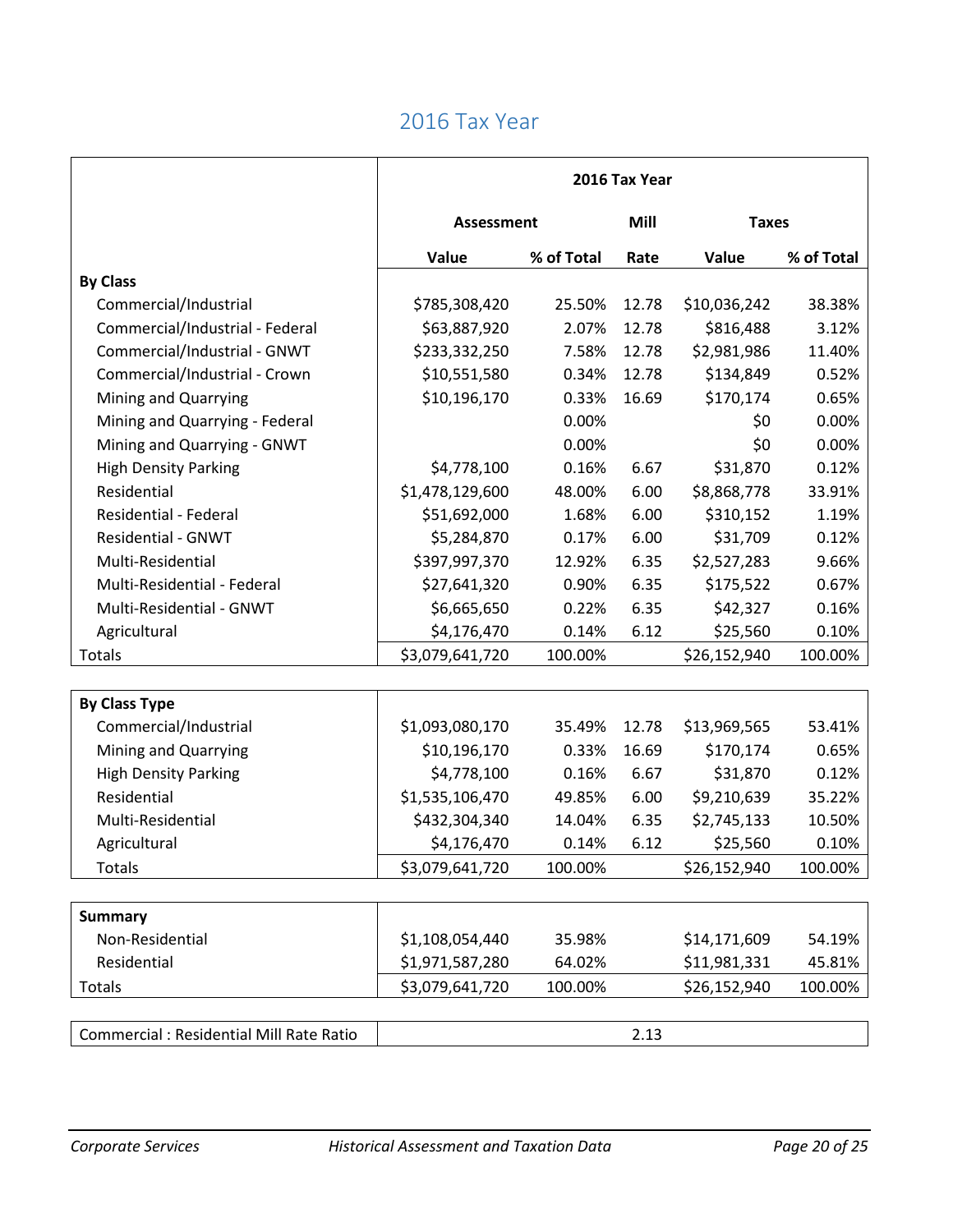|                                          | 2017 Tax Year     |            |       |              |            |
|------------------------------------------|-------------------|------------|-------|--------------|------------|
|                                          | <b>Assessment</b> |            | Mill  | <b>Taxes</b> |            |
|                                          | Value             | % of Total | Rate  | Value        | % of Total |
| <b>By Class</b>                          |                   |            |       |              |            |
| Commercial/Industrial                    | \$806,847,520     | 25.60%     | 12.94 | \$10,440,607 | 38.49%     |
| Commercial/Industrial - Federal          | \$63,860,860      | 2.03%      | 12.94 | \$826,360    | 3.05%      |
| Commercial/Industrial - GNWT             | \$242,894,160     | 7.71%      | 12.94 | \$3,143,050  | 11.59%     |
| Commercial/Industrial - Crown            | \$10,551,580      | 0.33%      | 12.94 | \$136,537    | 0.50%      |
| Mining and Quarrying                     | \$10,203,720      | 0.32%      | 16.89 | \$172,341    | 0.64%      |
| Mining and Quarrying - Federal           |                   | 0.00%      |       | \$0          | 0.00%      |
| Mining and Quarrying - GNWT              |                   | 0.00%      |       | \$0          | 0.00%      |
| <b>High Density Parking</b>              | \$4,765,800       | 0.15%      | 6.75  | \$32,169     | 0.12%      |
| Residential                              | \$1,522,376,180   | 48.30%     | 6.07  | \$9,240,823  | 34.07%     |
| <b>Residential - Federal</b>             | \$51,699,900      | 1.64%      | 6.07  | \$313,818    | 1.16%      |
| <b>Residential - GNWT</b>                | \$5,133,600       | 0.16%      | 6.07  | \$31,161     | 0.11%      |
| Multi-Residential                        | \$395,046,370     | 12.53%     | 6.43  | \$2,540,148  | 9.36%      |
| Multi-Residential - Federal              | \$27,641,320      | 0.88%      | 6.43  | \$177,734    | 0.66%      |
| Multi-Residential - GNWT                 | \$6,665,650       | 0.21%      | 6.43  | \$42,860     | 0.16%      |
| Agricultural                             | \$4,264,110       | 0.14%      | 6.19  | \$26,395     | 0.10%      |
| Totals                                   | \$3,151,950,770   | 100.00%    |       | \$27,124,004 | 100.00%    |
|                                          |                   |            |       |              |            |
| <b>By Class Type</b>                     |                   |            |       |              |            |
| Commercial/Industrial                    | \$1,124,154,120   | 35.67%     | 12.94 | \$14,546,554 | 53.63%     |
| Mining and Quarrying                     | \$10,203,720      | 0.32%      | 16.89 | \$172,341    | 0.64%      |
| <b>High Density Parking</b>              | \$4,765,800       | 0.15%      | 6.75  | \$32,169     | 0.12%      |
| Residential                              | \$1,579,209,680   | 50.10%     | 6.07  | \$9,585,803  | 35.34%     |
| Multi-Residential                        | \$429,353,340     | 13.62%     | 6.43  | \$2,760,742  | 10.18%     |
| Agricultural                             | \$4,264,110       | 0.14%      | 6.19  | \$26,395     | 0.10%      |
| <b>Totals</b>                            | \$3,151,950,770   | 100.00%    |       | \$27,124,004 | 100.00%    |
|                                          |                   |            |       |              |            |
| <b>Summary</b>                           |                   |            |       |              |            |
| Non-Residential                          | \$1,139,123,640   | 36.14%     |       | \$14,751,064 | 54.38%     |
| Residential                              | \$2,012,827,130   | 63.86%     |       | \$12,372,940 | 45.62%     |
| Totals                                   | \$3,151,950,770   | 100.00%    |       | \$27,124,004 | 100.00%    |
|                                          |                   |            |       |              |            |
| Commercial : Residential Mill Rate Ratio |                   |            | 2.13  |              |            |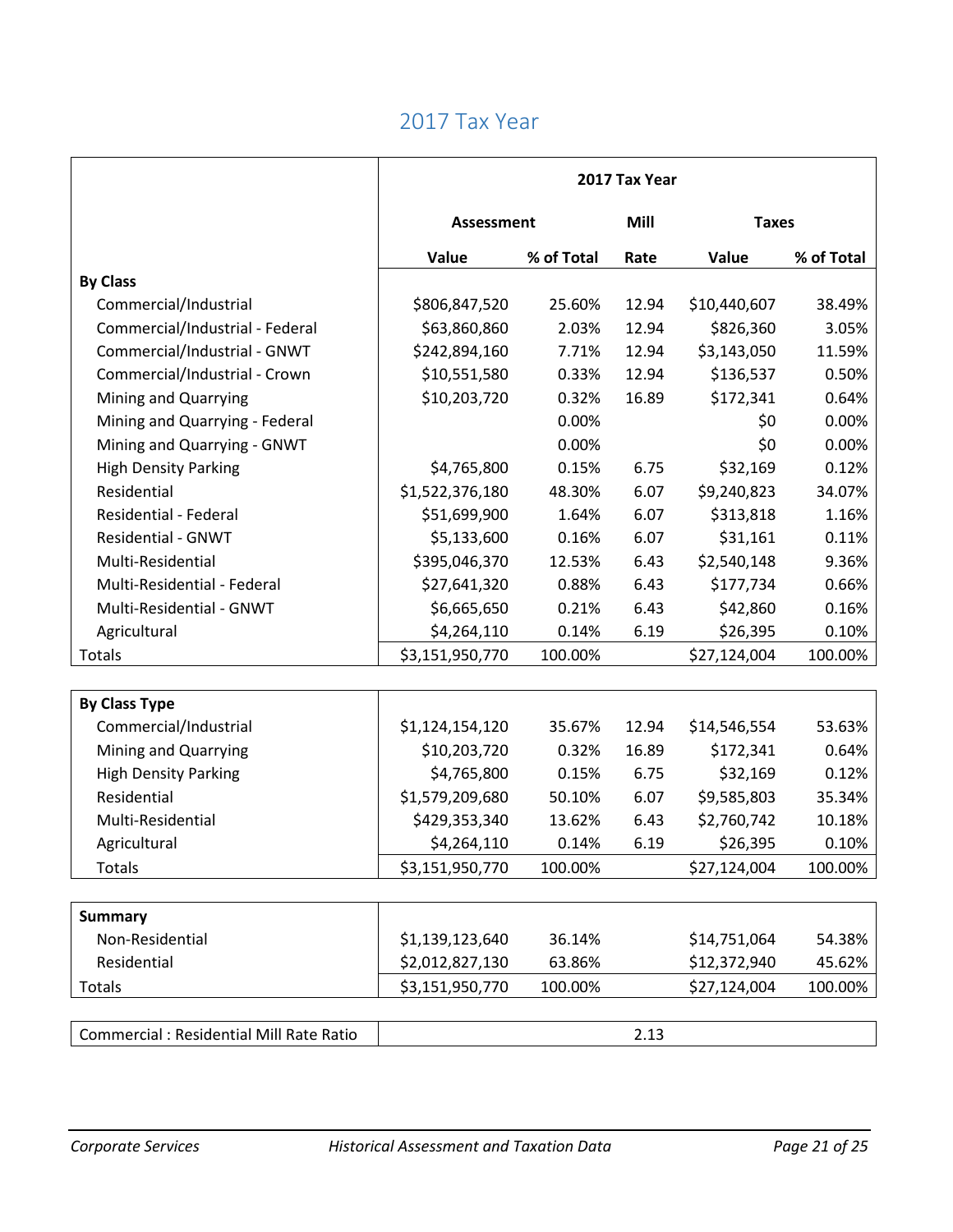|                                                | 2018 Tax Year     |            |                      |              |            |  |
|------------------------------------------------|-------------------|------------|----------------------|--------------|------------|--|
|                                                | <b>Assessment</b> |            | Mill<br><b>Taxes</b> |              |            |  |
|                                                | Value             | % of Total | Rate                 | Value        | % of Total |  |
| <b>By Class</b>                                |                   |            |                      |              |            |  |
| Commercial/Industrial                          | \$812,450,070     | 25.39%     | 13.12                | \$10,659,345 | 38.10%     |  |
| Commercial/Industrial - Federal                | \$63,860,860      | 2.00%      | 13.12                | \$837,854    | 3.00%      |  |
| Commercial/Industrial - GNWT                   | \$264,143,850     | 8.26%      | 13.12                | \$3,465,567  | 12.39%     |  |
| Commercial/Industrial - Crown                  | \$10,551,580      | 0.33%      | 13.12                | \$138,437    | 0.49%      |  |
| Mining and Quarrying                           | \$10,390,160      | 0.32%      | 17.13                | \$177,983    | 0.64%      |  |
| Mining and Quarrying - Federal                 |                   | 0.00%      |                      | \$0          | 0.00%      |  |
| Mining and Quarrying - GNWT                    |                   | 0.00%      |                      | \$0          | 0.00%      |  |
| <b>High Density Parking</b>                    | \$4,765,800       | 0.15%      | 6.84                 | \$32,598     | 0.12%      |  |
| Residential                                    | \$1,554,000,550   | 48.57%     | 6.15                 | \$9,557,103  | 34.16%     |  |
| Residential - Federal                          | \$51,532,980      | 1.61%      | 6.15                 | \$316,928    | 1.13%      |  |
| <b>Residential - GNWT</b>                      | \$5,133,600       | 0.16%      | 6.15                 | \$31,572     | 0.11%      |  |
| Multi-Residential                              | \$384,396,630     | 12.01%     | 6.52                 | \$2,506,266  | 8.96%      |  |
| Multi-Residential - Federal                    | \$27,641,320      | 0.86%      | 6.52                 | \$180,221    | 0.64%      |  |
| Multi-Residential - GNWT                       | \$6,665,650       | 0.21%      | 6.52                 | \$43,460     | 0.16%      |  |
| Agricultural                                   | \$4,264,110       | 0.13%      | 6.28                 | \$26,779     | 0.10%      |  |
| Totals                                         | \$3,199,797,160   | 100.00%    |                      | \$27,974,114 | 100.00%    |  |
|                                                |                   |            |                      |              |            |  |
| <b>By Class Type</b>                           |                   |            |                      |              |            |  |
| Commercial/Industrial                          | \$1,151,006,360   | 35.97%     | 13.12                | \$15,101,203 | 53.98%     |  |
| Mining and Quarrying                           | \$10,390,160      | 0.32%      | 17.13                | \$177,983    | 0.64%      |  |
| <b>High Density Parking</b>                    | \$4,765,800       | 0.15%      | 6.84                 | \$32,598     | 0.12%      |  |
| Residential                                    | \$1,610,667,130   | 50.34%     | 6.15                 | \$9,905,603  | 35.41%     |  |
| Multi-Residential                              | \$418,703,600     | 13.09%     | 6.52                 | \$2,729,947  | 9.76%      |  |
| Agricultural                                   | \$4,264,110       | 0.13%      | 6.28                 | \$26,779     | 0.10%      |  |
| Totals                                         | \$3,199,797,160   | 100.00%    |                      | \$27,974,114 | 100.00%    |  |
|                                                |                   |            |                      |              |            |  |
| <b>Summary</b>                                 |                   |            |                      |              |            |  |
| Non-Residential                                | \$1,166,162,320   | 36.44%     |                      | \$15,311,785 | 54.74%     |  |
| Residential                                    | \$2,033,634,840   | 63.56%     |                      | \$12,662,329 | 45.26%     |  |
| Totals                                         | \$3,199,797,160   | 100.00%    |                      | \$27,974,114 | 100.00%    |  |
|                                                |                   |            |                      |              |            |  |
| <b>Commercial: Residential Mill Rate Ratio</b> |                   |            | 2.13                 |              |            |  |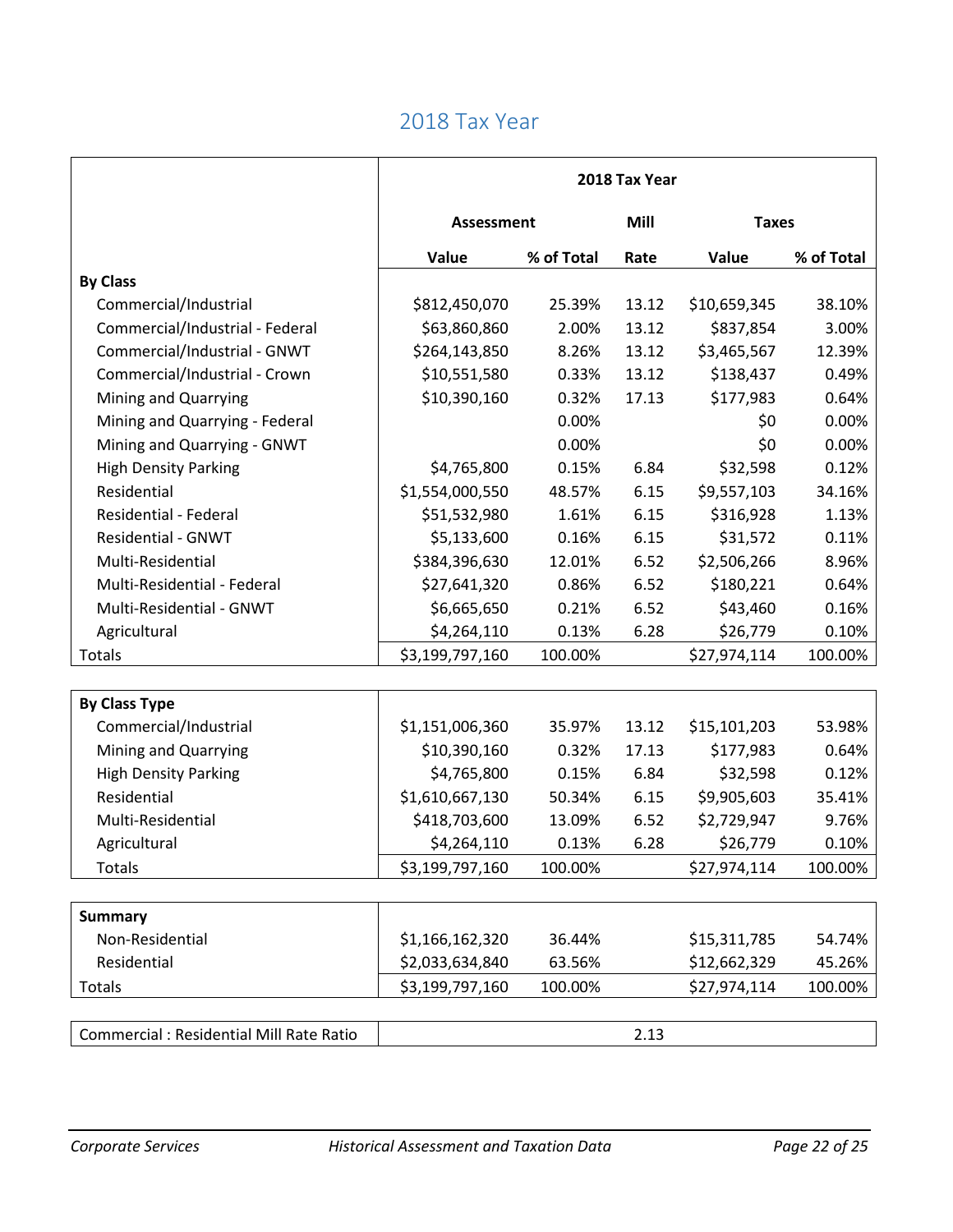|                                          | 2019 Tax Year   |            |                      |              |            |
|------------------------------------------|-----------------|------------|----------------------|--------------|------------|
|                                          | Assessment      |            | Mill<br><b>Taxes</b> |              |            |
|                                          | Value           | % of Total | Rate                 | Value        | % of Total |
| <b>By Class</b>                          |                 |            |                      |              |            |
| Commercial/Industrial                    | \$887,033,930   | 23.06%     | 12.00                | \$10,644,407 | 34.60%     |
| Commercial/Industrial - Federal          | \$66,699,670    | 1.73%      | 12.00                | \$800,396    | 2.60%      |
| Commercial/Industrial - GNWT             | \$514,991,480   | 13.39%     | 12.00                | \$6,179,898  | 20.09%     |
| Commercial/Industrial - Crown            | \$11,530,040    | 0.30%      | 12.00                | \$138,360    | 0.45%      |
| Mining and Quarrying                     | \$11,817,890    | 0.31%      | 14.81                | \$175,023    | 0.57%      |
| Mining and Quarrying - Federal           |                 | 0.00%      |                      | \$0          | 0.00%      |
| Mining and Quarrying - GNWT              |                 | 0.00%      |                      | \$0          | 0.00%      |
| <b>High Density Parking</b>              | \$4,698,300     | 0.12%      | 6.82                 | \$32,042     | 0.10%      |
| Residential                              | \$1,826,425,990 | 47.47%     | 5.30                 | \$9,680,058  | 31.47%     |
| Residential - Federal                    | \$58,349,570    | 1.52%      | 5.30                 | \$309,253    | 1.01%      |
| <b>Residential - GNWT</b>                | \$5,536,040     | 0.14%      | 5.30                 | \$29,341     | 0.10%      |
| Multi-Residential                        | \$419,457,950   | 10.90%     | 6.03                 | \$2,529,331  | 8.22%      |
| Multi-Residential - Federal              | \$31,235,950    | 0.81%      | 6.03                 | \$188,353    | 0.61%      |
| Multi-Residential - GNWT                 | \$4,514,650     | 0.12%      | 6.03                 | \$27,223     | 0.09%      |
| Agricultural                             | \$5,141,910     | 0.13%      | 5.36                 | \$27,561     | 0.09%      |
| Totals                                   | \$3,847,433,370 | 100.00%    |                      | \$30,761,246 | 100.00%    |
|                                          |                 |            |                      |              |            |
| <b>By Class Type</b>                     |                 |            |                      |              |            |
| Commercial/Industrial                    | \$1,480,255,120 | 38.47%     | 12.00                | \$17,763,061 | 57.74%     |
| Mining and Quarrying                     | \$11,817,890    | 0.31%      | 14.81                | \$175,023    | 0.57%      |
| <b>High Density Parking</b>              | \$4,698,300     | 0.12%      | 6.82                 | \$32,042     | 0.10%      |
| Residential                              | \$1,890,311,600 | 49.13%     | 5.30                 | \$10,018,651 | 32.57%     |
| Multi-Residential                        | \$455,208,550   | 11.83%     | 6.03                 | \$2,744,908  | 8.92%      |
| Agricultural                             | \$5,141,910     | 0.13%      | 5.36                 | \$27,561     | 0.09%      |
| <b>Totals</b>                            | \$3,847,433,370 | 100.00%    |                      | \$30,761,246 | 100.00%    |
|                                          |                 |            |                      |              |            |
| <b>Summary</b>                           |                 |            |                      |              |            |
| Non-Residential                          | \$1,496,771,310 | 38.90%     |                      | \$17,970,127 | 58.42%     |
| Residential                              | \$2,350,662,060 | 61.10%     |                      | \$12,791,120 | 41.58%     |
| <b>Totals</b>                            | \$3,847,433,370 | 100.00%    |                      | \$30,761,246 | 100.00%    |
|                                          |                 |            |                      |              |            |
| Commercial : Residential Mill Rate Ratio |                 |            | 2.26                 |              |            |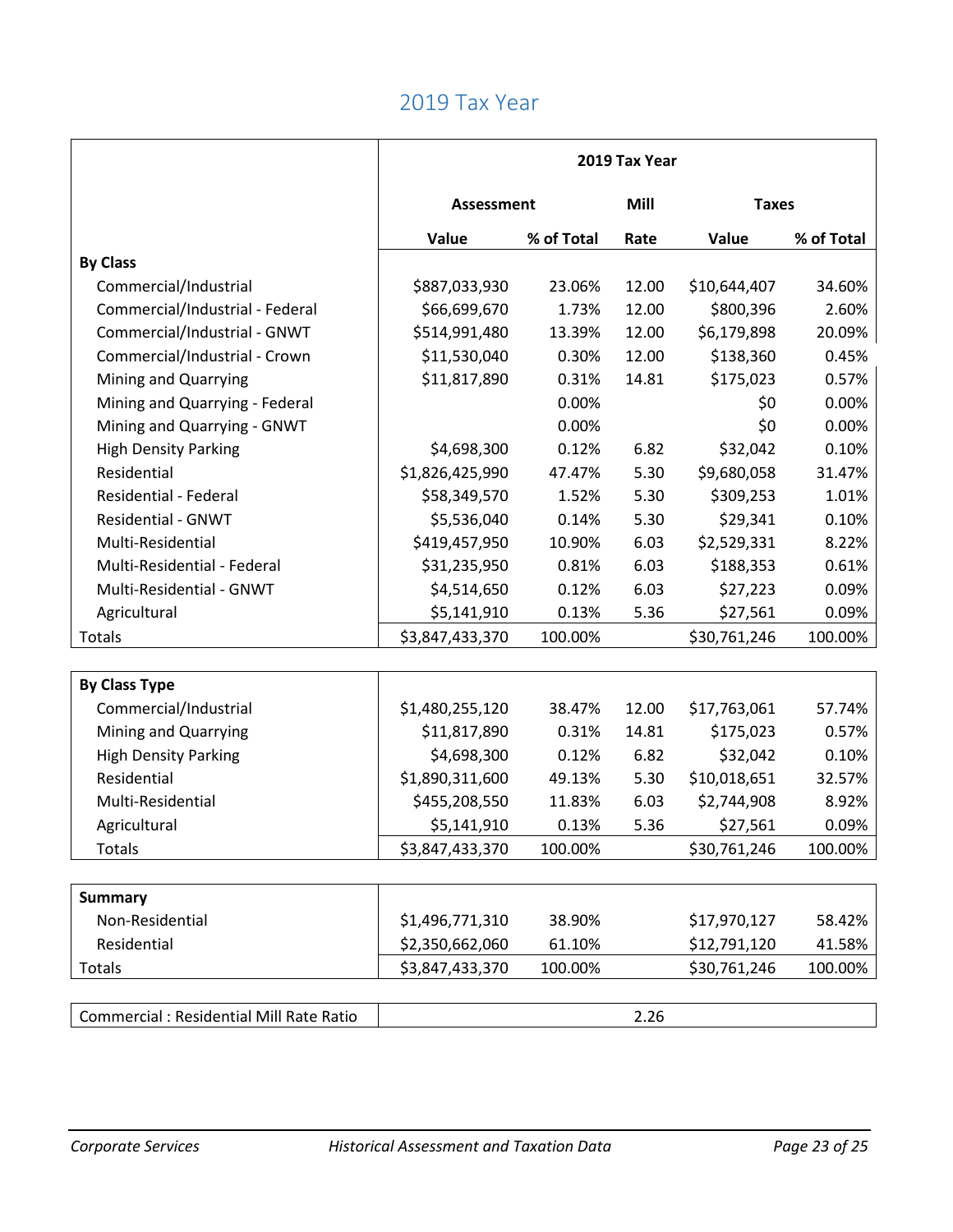|                                                | 2020 Tax Year     |            |                      |              |            |
|------------------------------------------------|-------------------|------------|----------------------|--------------|------------|
|                                                | <b>Assessment</b> |            | Mill<br><b>Taxes</b> |              |            |
|                                                | Value             | % of Total | Rate                 | Value        | % of Total |
| <b>By Class</b>                                |                   |            |                      |              |            |
| Commercial/Industrial                          | \$890,308,900     | 22.99%     | 12.19                | \$10,852,865 | 34.55%     |
| Commercial/Industrial - Federal                | \$66,699,670      | 1.72%      | 12.19                | \$813,069    | 2.59%      |
| Commercial/Industrial - GNWT                   | \$513,085,880     | 13.25%     | 12.19                | \$6,254,517  | 19.91%     |
| Commercial/Industrial - Crown                  | \$11,530,040      | 0.30%      | 12.19                | \$140,551    | 0.45%      |
| Mining and Quarrying                           | \$11,783,800      | 0.30%      | 15.05                | \$177,346    | 0.56%      |
| Mining and Quarrying - Federal                 | \$0               | 0.00%      |                      | \$0          | 0.00%      |
| Mining and Quarrying - GNWT                    | \$0               | 0.00%      |                      | \$0          | 0.00%      |
| <b>High Density Parking</b>                    | \$4,698,300       | 0.12%      | 6.93                 | \$32,559     | 0.10%      |
| Residential                                    | \$1,849,949,290   | 47.77%     | 5.39                 | \$9,971,227  | 31.75%     |
| Residential - Federal                          | \$58,335,150      | 1.51%      | 5.39                 | \$314,426    | 1.00%      |
| <b>Residential - GNWT</b>                      | \$5,536,040       | 0.14%      | 5.39                 | \$29,839     | 0.10%      |
| Multi-Residential                              | \$419,935,040     | 10.84%     | 6.13                 | \$2,574,202  | 8.20%      |
| Multi-Residential - Federal                    | \$31,235,950      | 0.81%      | 6.13                 | \$191,476    | 0.61%      |
| Multi-Residential - GNWT                       | \$4,755,860       | 0.12%      | 6.13                 | \$29,153     | 0.09%      |
| Agricultural                                   | \$5,141,910       | 0.13%      | 5.45                 | \$28,023     | 0.09%      |
| Totals                                         | \$3,872,995,830   | 100.00%    |                      | \$31,409,255 | 100.00%    |
|                                                |                   |            |                      |              |            |
| <b>By Class Type</b>                           |                   |            |                      |              |            |
| Commercial/Industrial                          | \$1,481,624,490   | 38.26%     | 12.19                | \$18,061,003 | 57.50%     |
| Mining and Quarrying                           | \$11,783,800      | 0.30%      | 15.05                | \$177,346    | 0.56%      |
| <b>High Density Parking</b>                    | \$4,698,300       | 0.12%      | 6.93                 | \$32,559     | 0.10%      |
| Residential                                    | \$1,913,820,480   | 49.41%     | 5.39                 | \$10,315,492 | 32.84%     |
| Multi-Residential                              | \$455,926,850     | 11.77%     | 6.13                 | \$2,794,832  | 8.90%      |
| Agricultural                                   | \$5,141,910       | 0.13%      | 5.45                 | \$28,023     | 0.09%      |
| <b>Totals</b>                                  | \$3,872,995,830   | 100.00%    |                      | \$31,409,255 | 100.00%    |
|                                                |                   |            |                      |              |            |
| <b>Summary</b>                                 |                   |            |                      |              |            |
| Non-Residential                                | \$1,498,106,590   | 38.68%     |                      | \$18,270,908 | 58.17%     |
| Residential                                    | \$2,374,889,240   | 61.32%     |                      | \$13,138,347 | 41.83%     |
| Totals                                         | \$3,872,995,830   | 100.00%    |                      | \$31,409,255 | 100.00%    |
|                                                |                   |            |                      |              |            |
| <b>Commercial: Residential Mill Rate Ratio</b> |                   |            | 2.26                 |              |            |